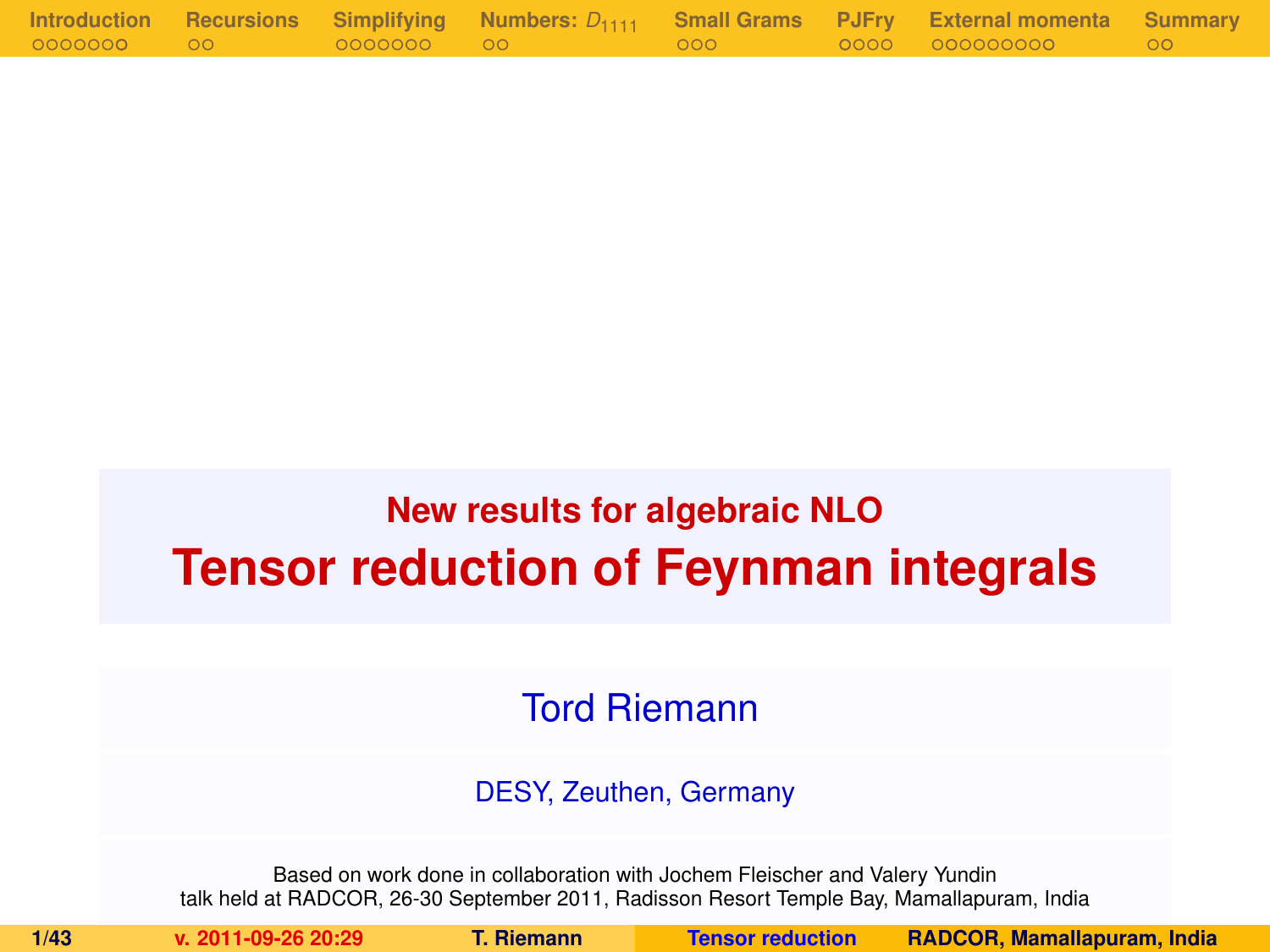|        |  |  | <b>Introduction</b> Recursions Simplifying Numbers: $D_{1111}$ Small Grams PJFry External momenta Summary |  |
|--------|--|--|-----------------------------------------------------------------------------------------------------------|--|
|        |  |  |                                                                                                           |  |
| ______ |  |  |                                                                                                           |  |

### A simple example

## 1-loop self-energy:

<span id="page-1-0"></span>
$$
\begin{array}{rcl}\n l_2^{\mu} & = & \int \frac{d^d k}{i\pi^{d/2}} \frac{k^{\mu}}{[k^2 - M_1^2] \left[ (k+p)^2 - M_2^2 \right]} \\
 & = & p_{\mu} B_1\n \end{array}
$$

## Solve:

$$
p_{\mu}I_{2}^{\mu} = p^{2}B_{1}(p, M_{1}, M_{2})
$$
  
\n
$$
= \int \frac{d^{d}k}{i\pi^{d/2}} \frac{pk}{[k^{2} - M_{1}^{2}][(k+p)^{2} - M_{2}^{2}]} = \int \frac{d^{d}k}{i\pi^{d/2}} \frac{pk}{D_{1} D_{2}}
$$
  
\n
$$
= \int \frac{d^{d}k}{i\pi^{d/2}} \left[ \frac{D_{2} - (p^{2} - M_{2}^{2} - M_{1}^{2}) - D_{1}}{D_{1} D_{2}} \right],
$$
  
\n
$$
B_{1}(p, M_{1}, M_{2}) = \frac{1}{2p^{2}} \left[ A_{0}(M_{1}) - A_{0}(M_{2}) - (p^{2} - M_{2}^{2} - M_{1}^{2}) B_{0}(p, M_{1}, M_{2}) \right]
$$

A tensor Feynman integral is expressed in terms of scalar Feynman integrals.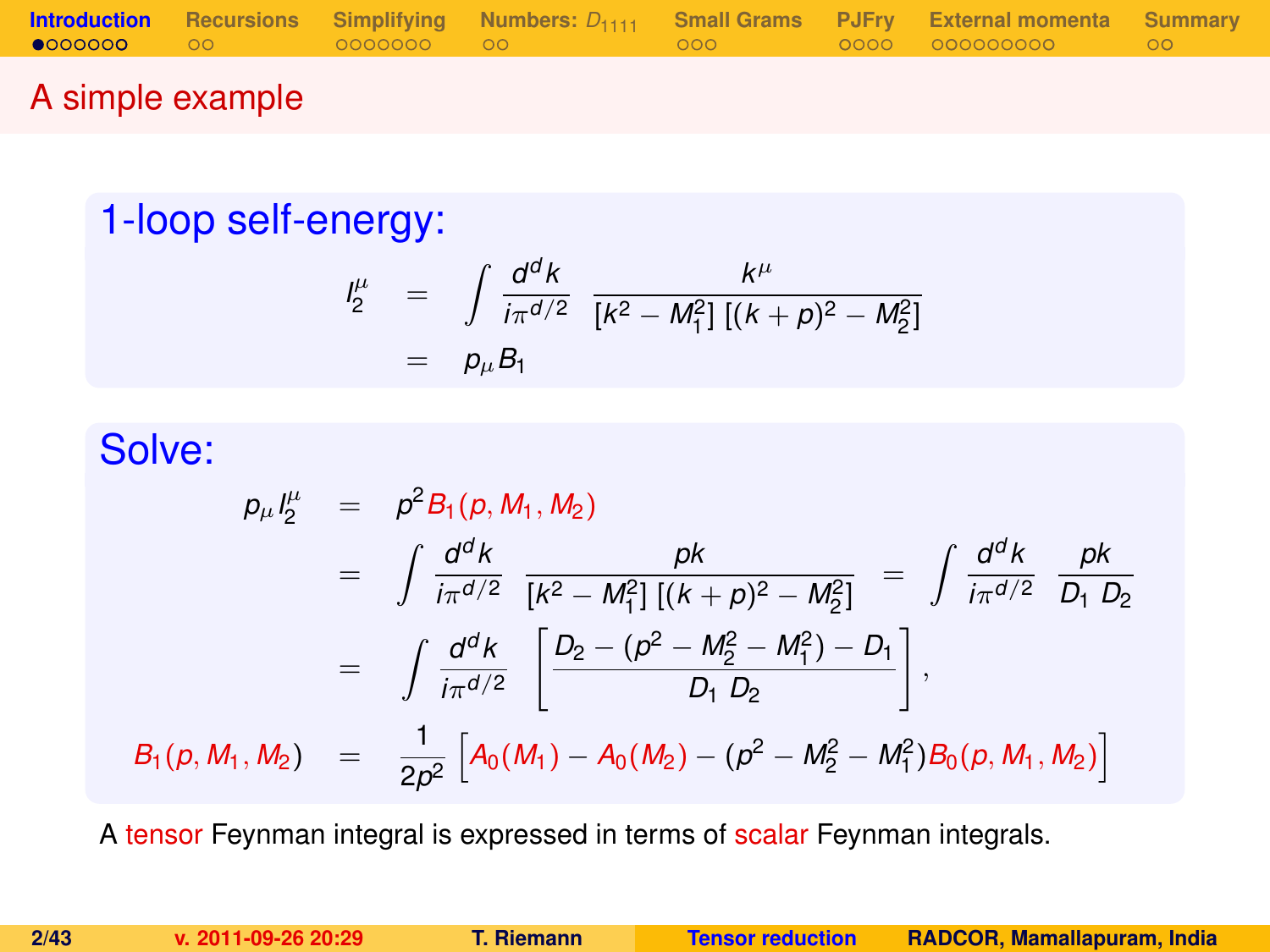### Systematic approach

## to tensor reductions:

1- to 4-point functions: Passarino, Veltman 1978 [\[1\]](#page-41-0)

Need in addition a library of scalar functions: 'tHooft, Veltman 1979 [\[2\]](#page-41-1) State of the art + open source programs: K. Ellis and G. Zanderighi, QCDloop/FF [\[3,](#page-41-2) [4\]](#page-41-3) 2007,1990 T. Hahn, LoopTools/FF [\[5,](#page-41-4) [4\]](#page-41-3) 1998,1990

Open source programs for 5,6,7-point reductions:

- LoopTools/FF [T. Hahn et al.]
- Golem/OPP etc. [G. Heinrich; A. van Hameren, this conference]
- HELAC/PHEGAS/OPP etc. [A. van Hameren, this conference]

 $\rightarrow$  c++ code PJFry by V. Yundin, PhD thesis + [\[6\]](#page-41-5) 2010 [Fleischer/Riemann/Yundin group], released this Summer 2011 **3/43 v. 2011-09-26 20:29 T. Riemann [Tensor reduction](#page-0-0) RADCOR, Mamallapuram, India**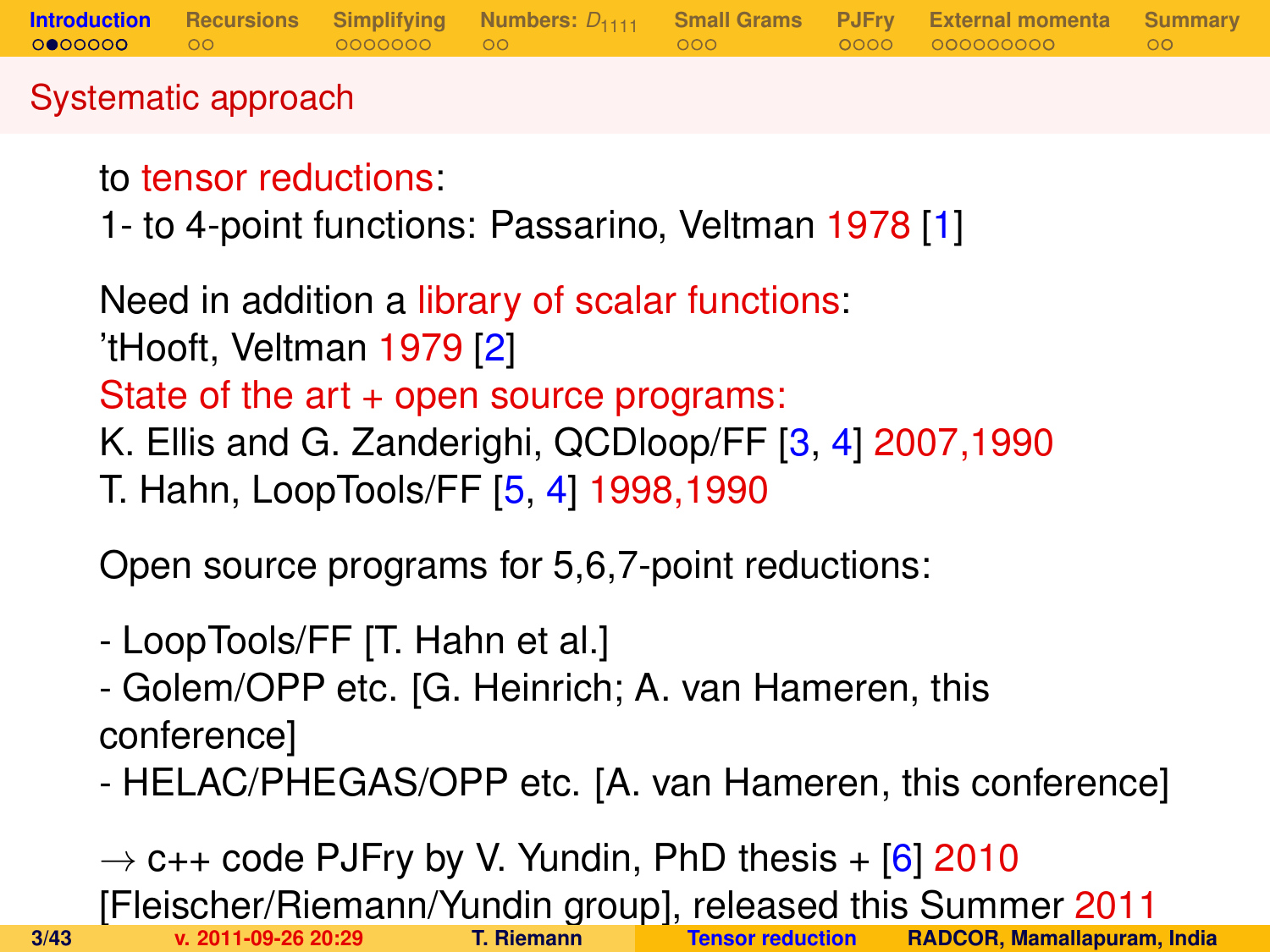This talk: Efficient reduction formulae in the algebraic Fleischer-Davydychev-Tarasov approach

Recent developments in the Fleischer-Davydychev-Tarasov approach:

**[Introduction](#page-1-0) [Recursions](#page-10-0) [Simplifying](#page-12-0) [Numbers:](#page-19-0)** *D*<sup>1111</sup> **[Small Grams](#page-21-0) [PJFry](#page-24-0) [External momenta](#page-29-0) [Summary](#page-40-0)**

- Get  $n > 4$  tensor reduction with  $\cdots$ :
- · · · arbitrary masses
- $\cdots$  killed pentagon Gram determinants
- $\cdots$  treatment of full kinematics, also with small sub-diagram Gram determinants  $\rightarrow$  presented by J. Fleischer at QCD@LHC@Trento2010
- $\rightarrow$  **c++ code PJFry,**  $n \leq 5$  **by V. Yundin** [ $\rightarrow$  GOLEM option] see talk at LHCphenonet Meeting 02/2011
- multiple sums over tensor coefficients made efficient by contracting with external momenta arXiv/1104.4067, PLB 701(2011)646
- $\cdots$  *n*  $\geq$  7 a fresh look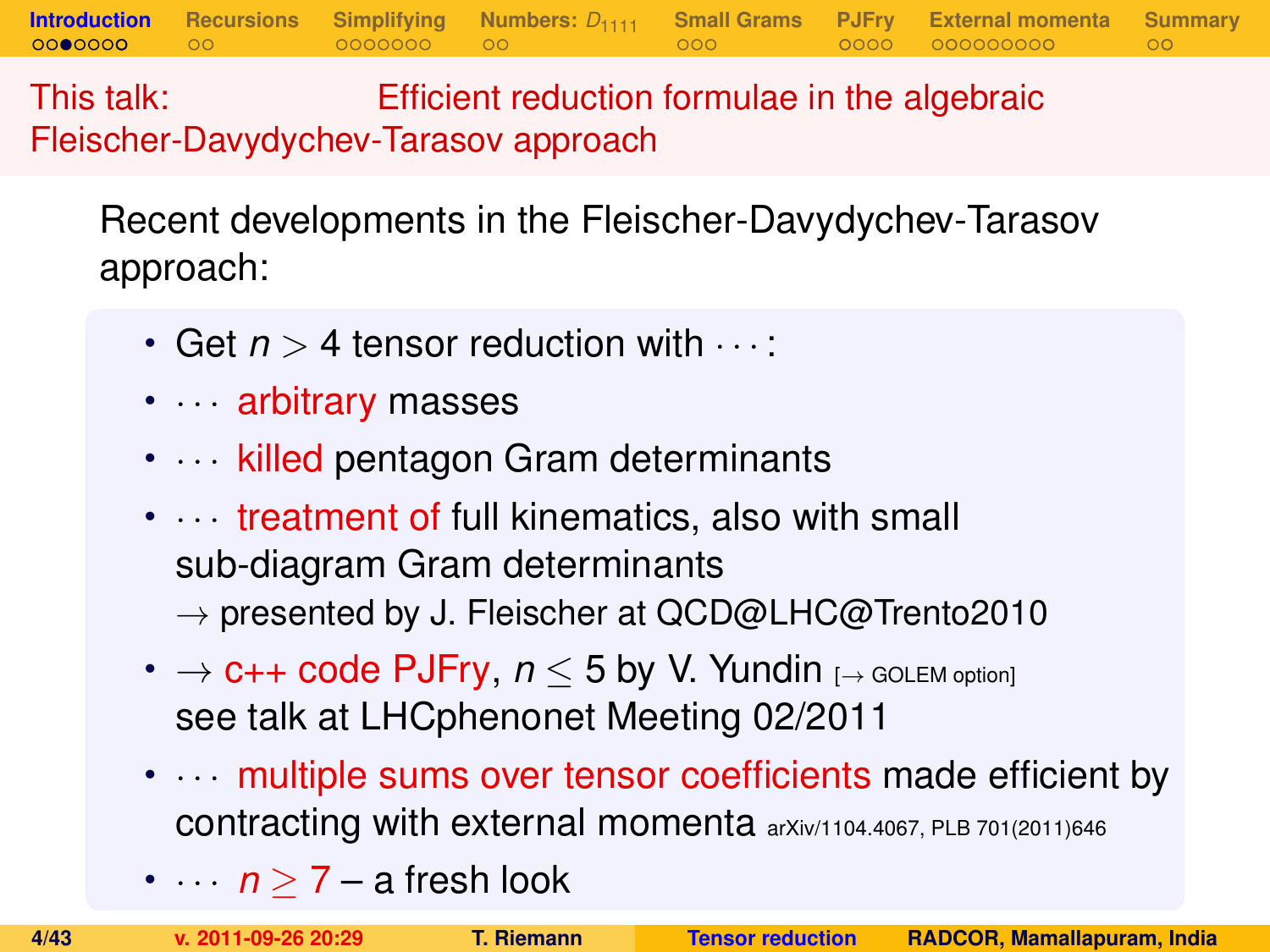| <b>Introduction</b><br>0000000 | <b>Recursions</b><br>ററ | <b>Simplifying</b><br>0000000 | Numbers: $D_{1111}$<br>OO.                                                                                                                                                                                                                               | <b>Small Grams</b><br>000 | <b>PJFrv</b><br>0000 | <b>External momenta</b><br>000000000 | <b>Summary</b><br>$\circ$ |
|--------------------------------|-------------------------|-------------------------------|----------------------------------------------------------------------------------------------------------------------------------------------------------------------------------------------------------------------------------------------------------|---------------------------|----------------------|--------------------------------------|---------------------------|
| Outline                        |                         |                               |                                                                                                                                                                                                                                                          |                           |                      |                                      |                           |
|                                | <b>Introduction</b>     |                               | [7] 1991 Davydychev,  Reducing Feynman diagrams to scalar integrals<br>[8] 1996 Tarasov, Connection [of] Feynman integrals [with] different space-time dimensions<br>[9] 1999 Fleischer et al., Algebraic reduction of one-loop Feynman graph amplitudes |                           |                      |                                      |                           |

- **2** [Recursions](#page-10-0)
- **3** [Simplifying](#page-12-0)
	- **[Numbers:](#page-19-0) D<sub>1111</sub>**
- **5** [Small Grams](#page-21-0)
- **6** [PJFry](#page-24-0)
- 
- **7** [External momenta](#page-29-0)
- **8** [Summary](#page-40-0)

References:

[\[10\]](#page-42-1) 2010 Diakonidis et al., PLB 683, . . . *recursive reduction of tensor Feynman integrals* [\[6\]](#page-41-5) 2011 Fleischer, T.R., PRD 83, *Complete* . . . *reduction of* . . . *tensor Feynman integrals* [\[11\]](#page-42-2) 2011 Fleischer, T.R., PLB 701, . . . *contracted tensor Feynman integrals* subm. Aug. 2011: V. Yundin, PhD thesis [with PJFry code]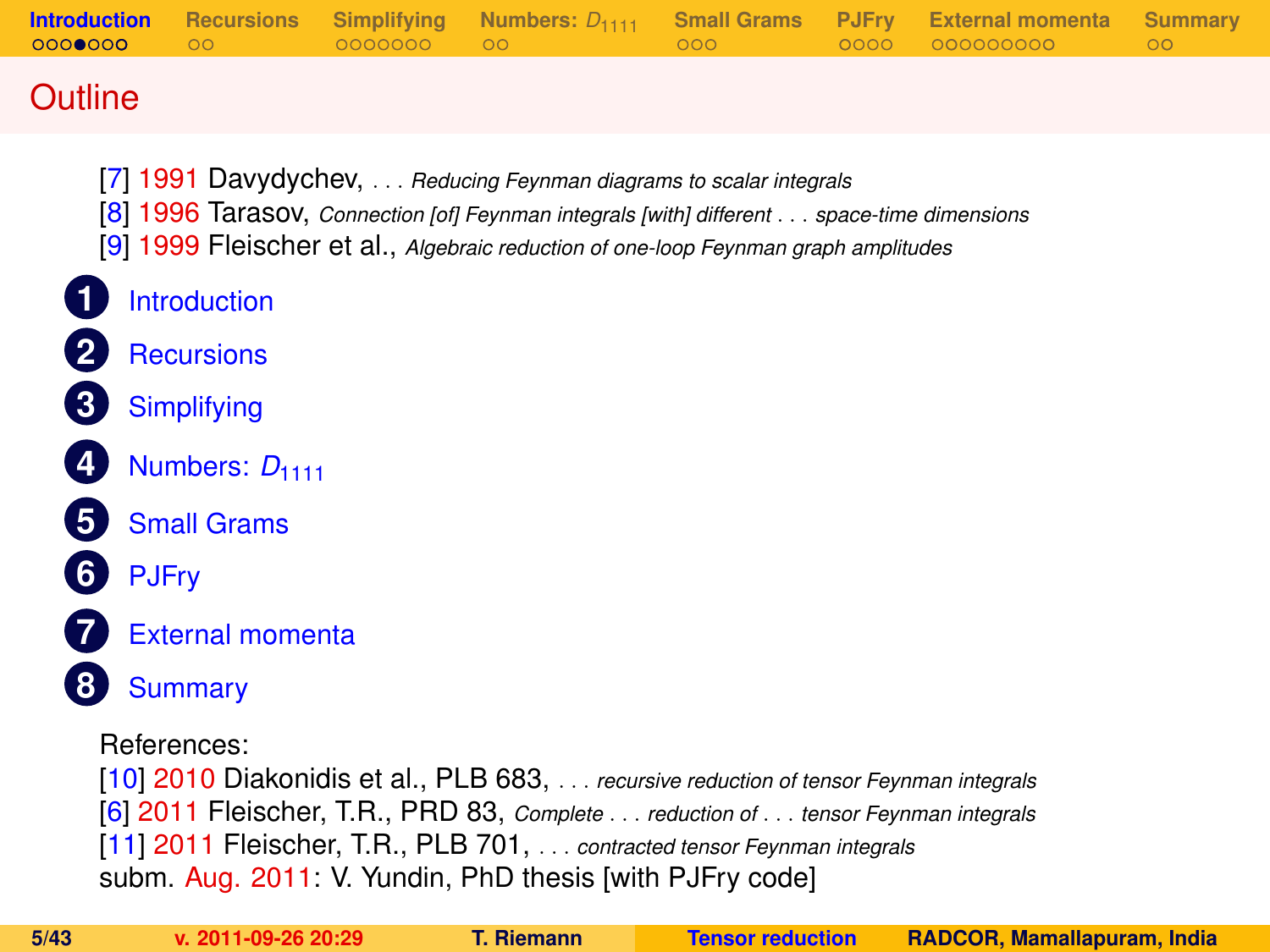Notations: Gram and modified Cayley determinant, signed minors [Melrose:1965] Gram determinant *Gn*:

**[Introduction](#page-1-0) [Recursions](#page-10-0) [Simplifying](#page-12-0) [Numbers:](#page-19-0)** *D*<sup>1111</sup> **[Small Grams](#page-21-0) [PJFry](#page-24-0) [External momenta](#page-29-0) [Summary](#page-40-0)**

$$
G_n = |2q_iq_j|, i,j = 1,\ldots n \qquad (1)
$$

Modified Cayley determinant  $()_N$  of a diagram with  $N$  internal lines and chords  $q_j$ ; for a choice  $q_n = 0$ , both determinants are related:

$$
()_{N} \equiv \begin{vmatrix} 0 & 1 & 1 & \dots & 1 \\ 1 & Y_{11} & Y_{12} & \dots & Y_{1N} \\ 1 & Y_{12} & Y_{22} & \dots & Y_{2N} \\ \vdots & \vdots & \vdots & \ddots & \vdots \\ 1 & Y_{1N} & Y_{2N} & \dots & Y_{NN} \end{vmatrix} = -G_{N-1},
$$
 (2)

where  $D_i = (k - q_i)^2 - m_i^2$  [with  $q_i$  = chord], and the matrix elements

$$
Y_{ij} = -(q_i - q_j)^2 + m_i^2 + m_j^2, \quad (i, j = 1 \dots N)
$$
 (3)

 $\Rightarrow$  The Gram determinant ()<sub>N</sub> does not depend on the masses.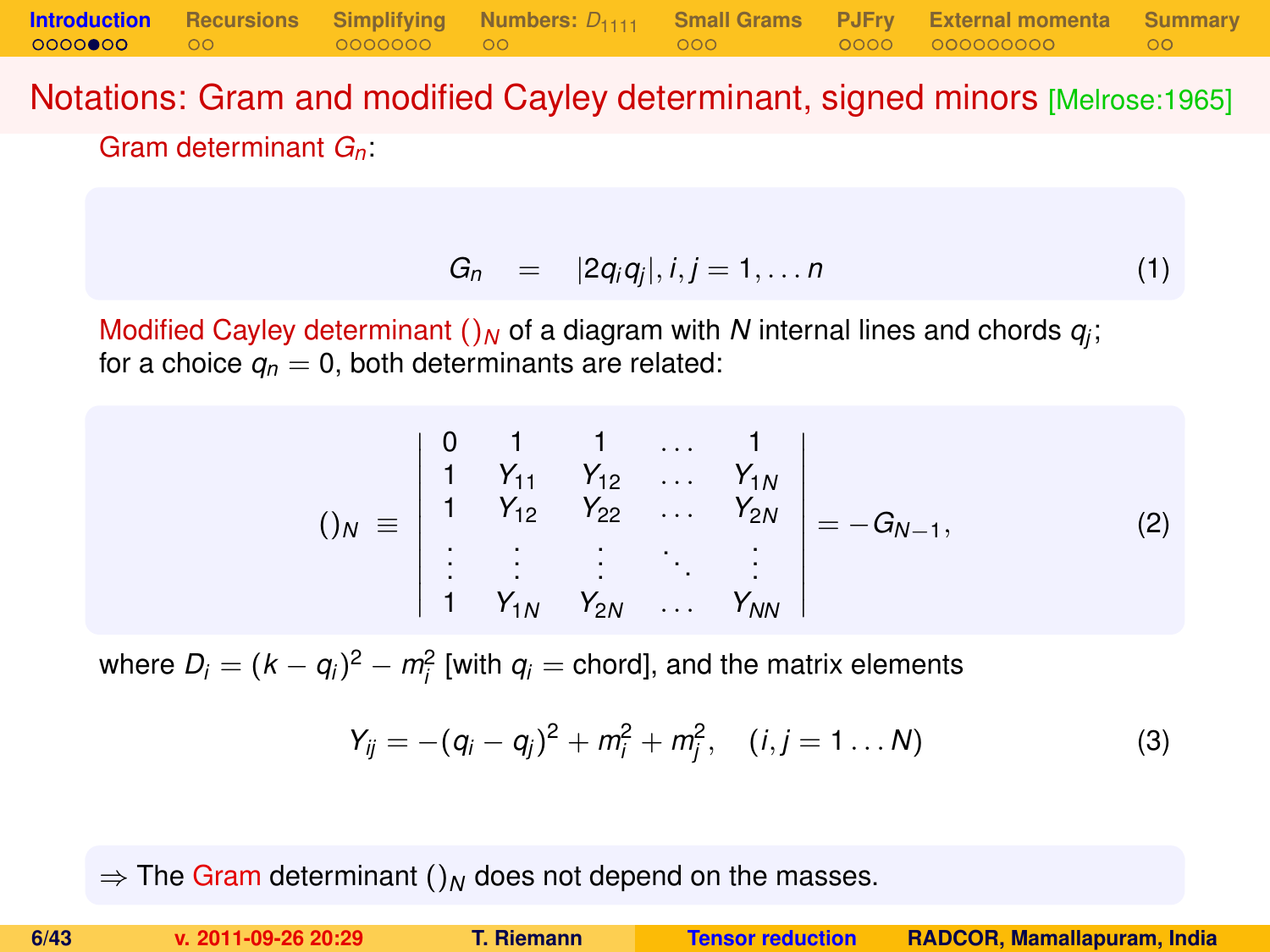#### Notations: signed minors [Melrose:1965]

signed minors of  $\int_M$  are constructed by deleting *m* rows and *m* columns from  $\int_M$ , and multiplying with a sign factor:

$$
\begin{pmatrix}\n\dot{J}_1 & \dot{J}_2 & \cdots & \dot{J}_m \\
k_1 & k_2 & \cdots & k_m\n\end{pmatrix}_N \equiv \equiv (-1)^{\sum_i (j_i + k_i)} \text{sgn}_{\{j\}} \text{sgn}_{\{k\}} \begin{pmatrix}\n\text{rows } j_1 \cdots j_m \text{ deleted} \\
\text{columns } k_1 \cdots k_m \text{ deleted}\n\end{pmatrix} \quad (4)
$$

where  $\mathsf{sgn}_{\{j\}}$  and  $\mathsf{sgn}_{\{k\}}$  are the signs of permutations that sort the deleted rows  $j_1 \cdots j_m$  and columns  $k_1 \cdots k_m$  into ascending order.

Example:

$$
\left(\begin{array}{c} 0 \\ 0 \end{array}\right)_N \equiv \left|\begin{array}{cccc} Y_{11} & Y_{12} & \dots & Y_{1N} \\ Y_{12} & Y_{22} & \dots & Y_{2N} \\ \vdots & \vdots & \ddots & \vdots \\ Y_{1N} & Y_{2N} & \dots & Y_{NN} \end{array}\right|, \tag{5}
$$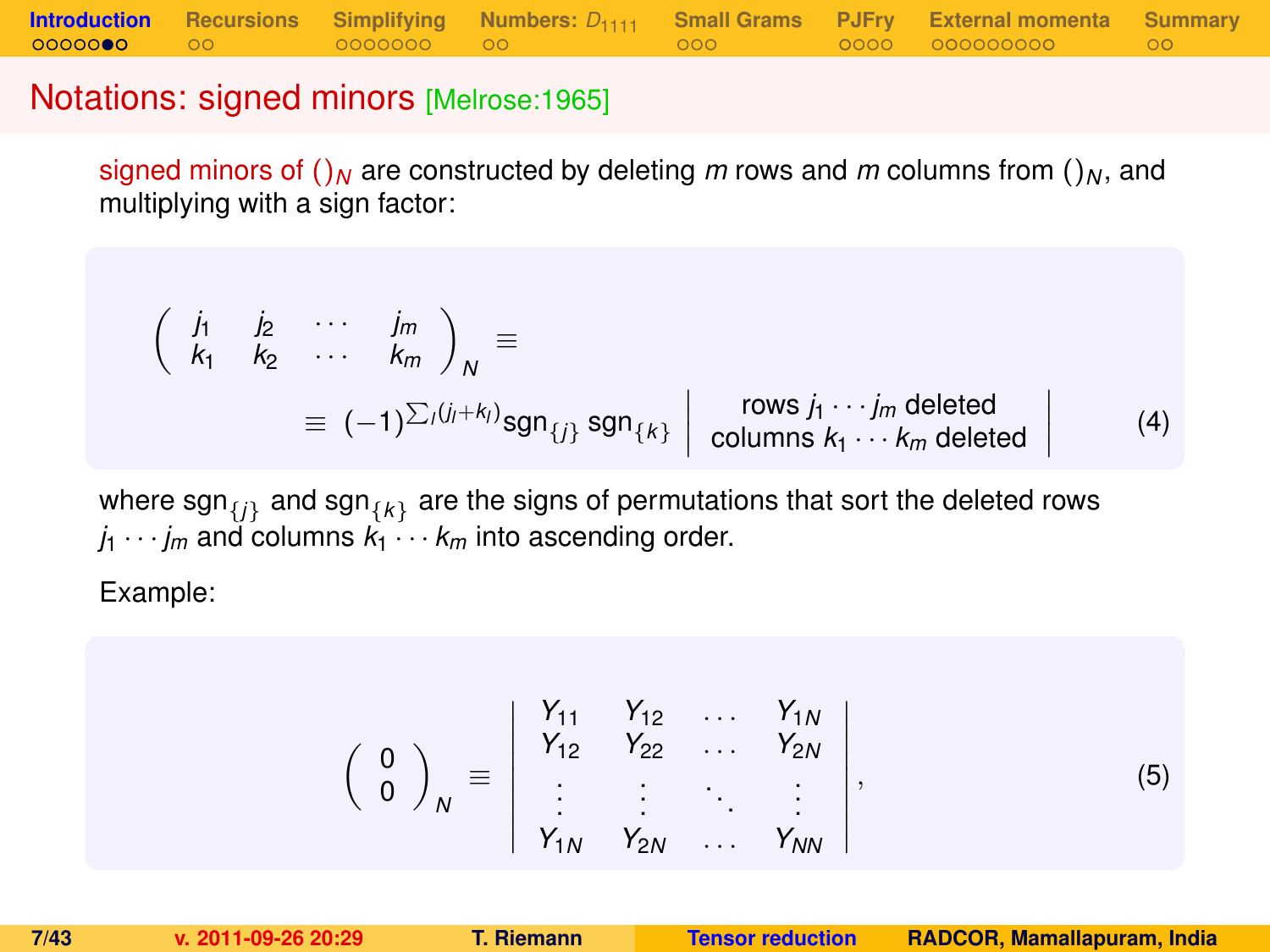Example: Getting a 4-point function from a six-point function I



Figure: A six-point topology (a) leading to four-point functions (b) with realistically vanishing Gram determinants.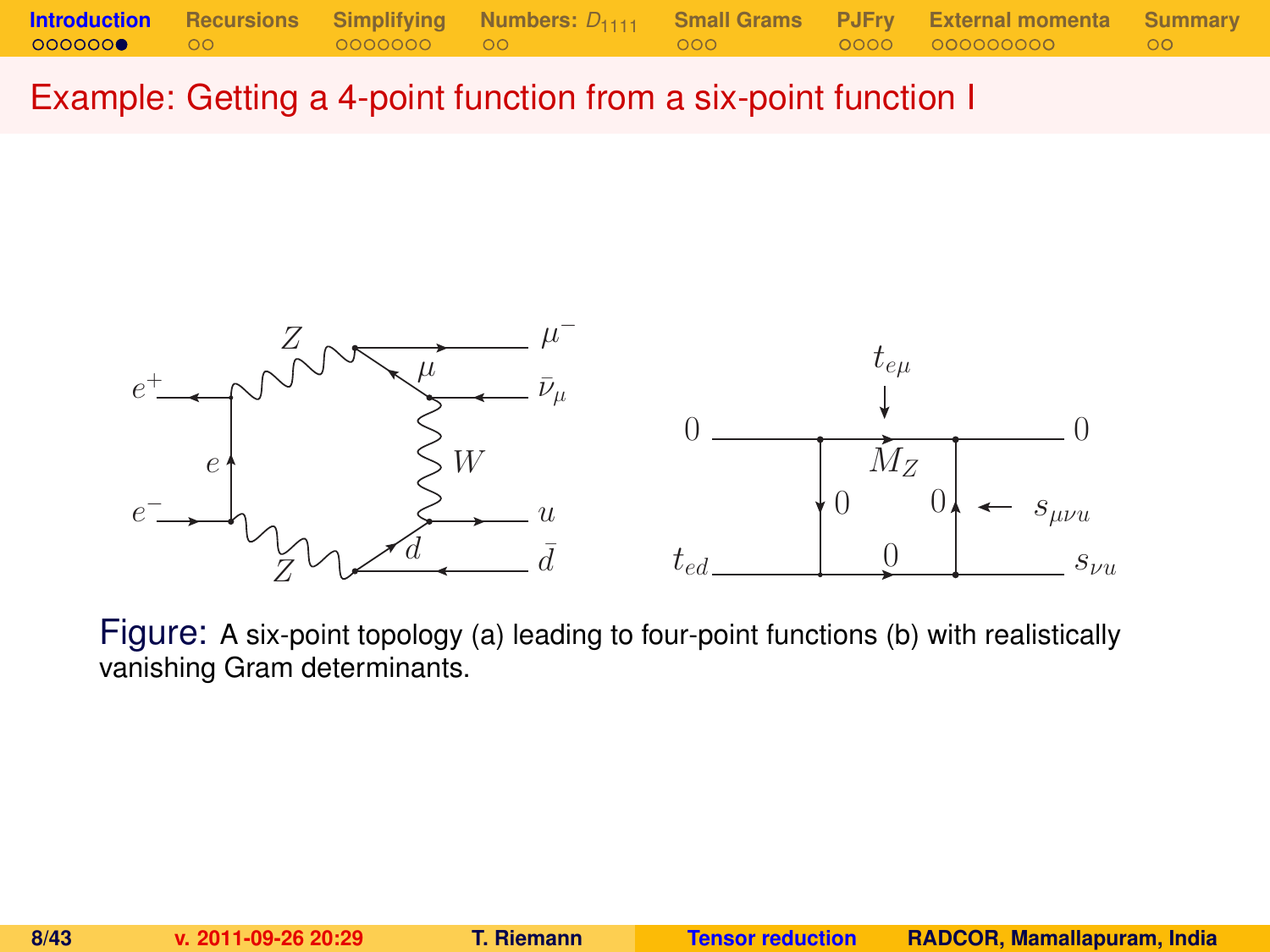### Example: Getting a 4-point function from a six-point function II

The example is taken from [\[12\]](#page-42-3).

The corresponding 4-point tensor integrals are, in LoopTools [\[5,](#page-41-4) [13\]](#page-42-4) notation:

$$
D0i(id, 0, 0, s_{\bar{\nu}u}, t_{ed}, t_{\bar{e}\mu}, s_{\mu\bar{\nu}u}, 0, M_Z^2, 0, 0).
$$
 (6)

The Gram determinant is:

$$
()_{4} = -2t_{\bar{e}\mu}[s_{\mu\bar{\nu}\mu}^{2} + s_{\bar{\nu}\mu}t_{\theta d} - s_{\mu\bar{\nu}\mu}(s_{\bar{\nu}\mu} + t_{\theta d} - t_{\bar{e}\mu})], \qquad (7)
$$

It vanishes if:

$$
t_{\text{ed}} \to t_{\text{ed,crit}} = \frac{s_{\mu\bar{\nu}\mu}(s_{\mu\bar{\nu}\mu} - s_{\bar{\nu}\mu} + t_{\bar{\theta}\mu})}{s_{\mu\bar{\nu}\mu} - s_{\bar{\nu}\mu}}.
$$
(8)

In terms of a dimensionless scaling parameter *x*,

$$
t_{ed} = (1+x)t_{ed,\text{crit}}, \qquad (9)
$$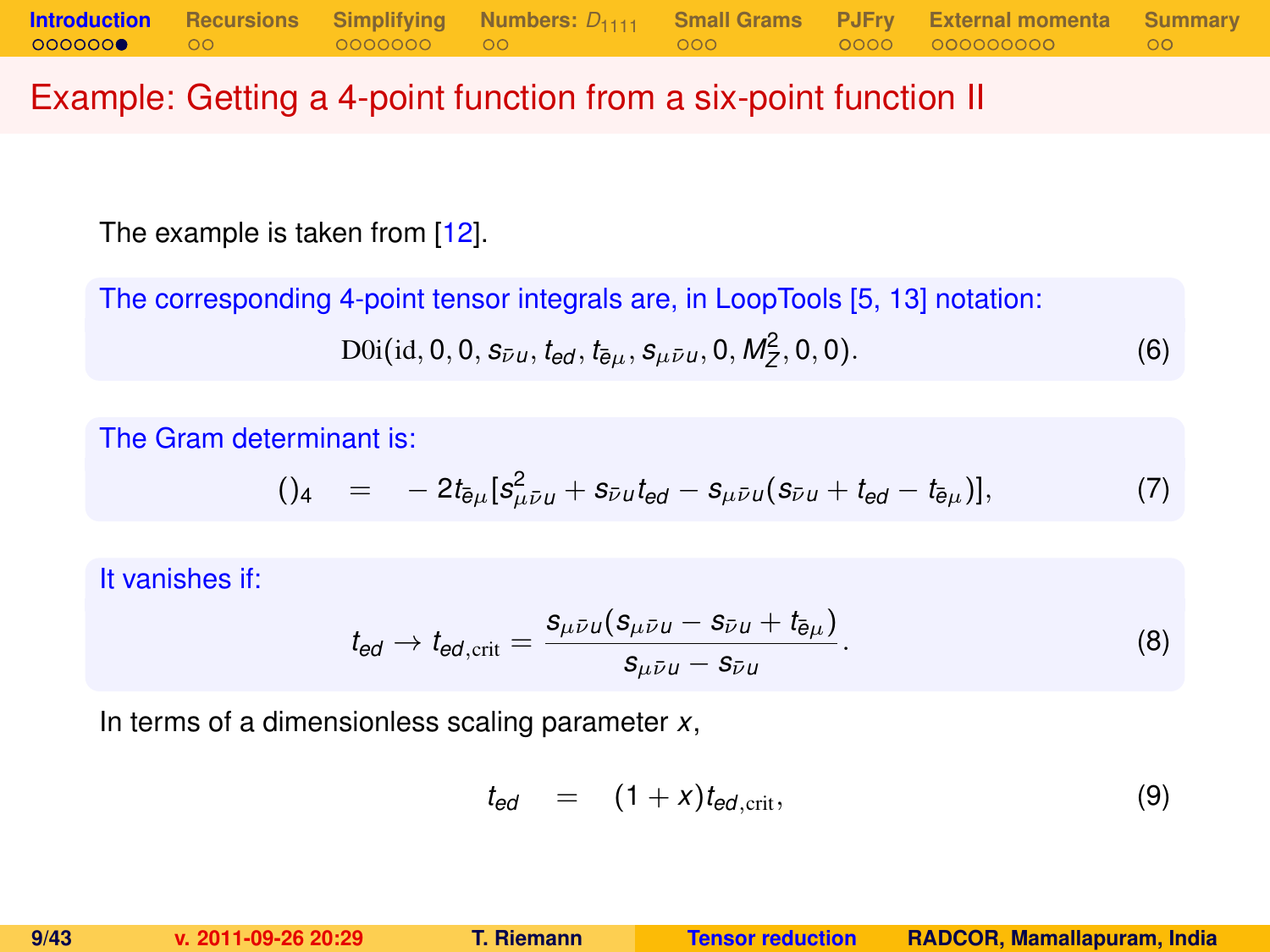### Example: Getting a 4-point function from a six-point function III

the Gram determinant becomes:

$$
()_{4} = 2 \times s_{\mu \bar{\nu} u} t_{\bar{e}\mu} (s_{\mu \bar{\nu} u} - s_{\bar{\nu} u} + t_{\bar{e}\mu}). \qquad (10)
$$

We will also need the modified Cayley determinant:

$$
\begin{array}{rcl}\n\binom{0}{0}_4 & = & \begin{pmatrix}\n2M_Z^2 & M_Z^2 & M_Z^2 - s_{\mu\bar{\nu}u} & M_Z^2 \\
M_Z^2 & 0 & -s_{\bar{\nu}u} & M_Z^2 \\
M_Z^2 - s_{\mu\bar{\nu}u} & -s_{\bar{\nu}u} & 0 & -t_{\bar{e}d} \\
M_Z^2 & -t_{\bar{e}\mu} & -t_{\bar{e}d} & 0\n\end{pmatrix} \\
& = & s_{\mu\bar{\nu}u}^2 t_{\bar{e}\mu}^2 + 2 M_Z^2 t_{\bar{e}\mu} [-2s_{\bar{\nu}u}t_{\bar{e}d} + s_{\mu\bar{\nu}u}(s_{\bar{\nu}u} + t_{\bar{e}d} - t_{\bar{e}\mu})] \\
& + M_Z^4 (s_{\bar{\nu}u}^2 + (t_{\bar{e}d} - t_{\bar{e}\mu})^2 - 2s_{\bar{\nu}u}(t_{\bar{e}d} + t_{\bar{e}\mu})).\n\end{array}
$$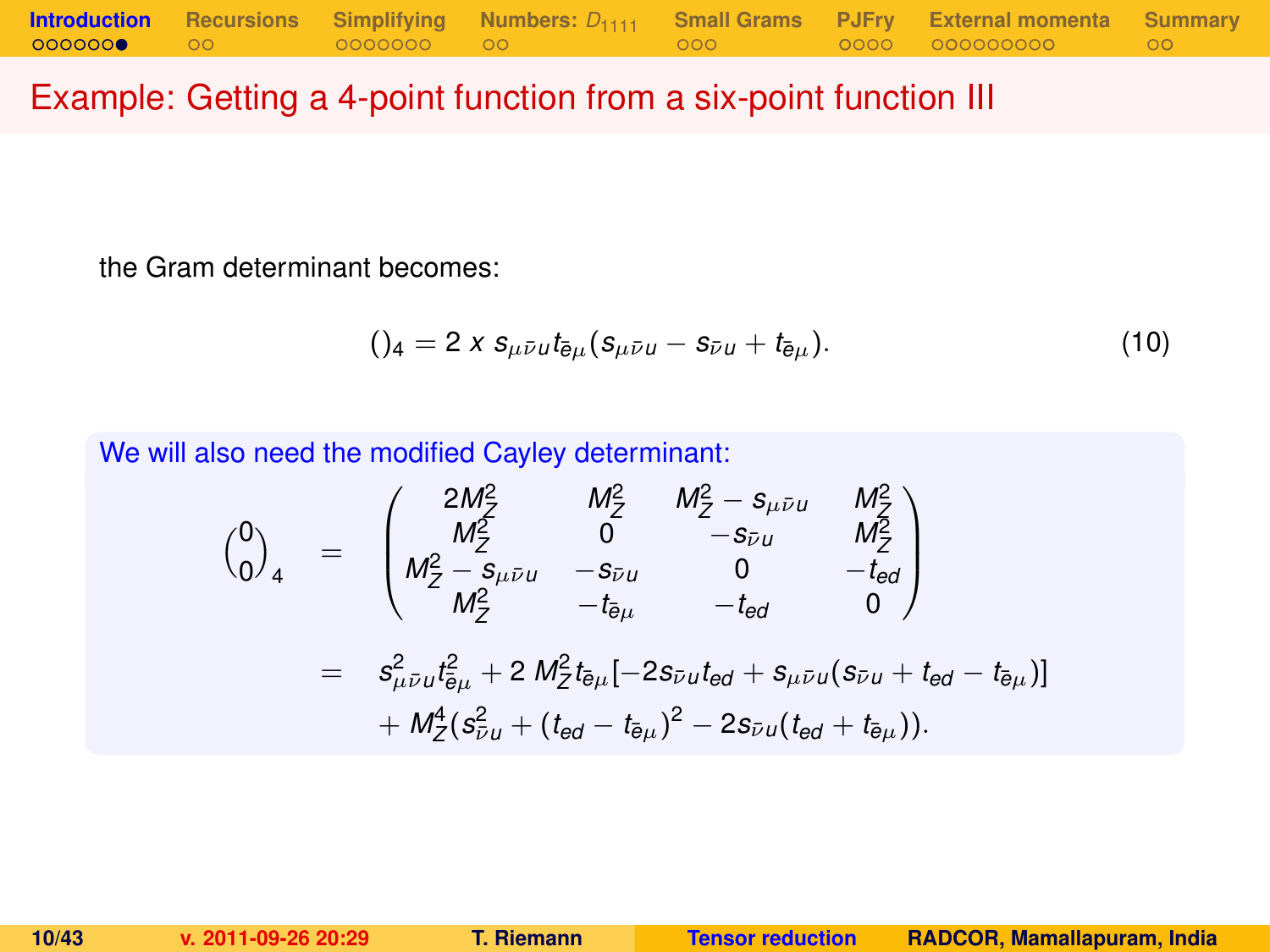Dimensional shifts and recurrence relations for pentagons (I)

Following [Davydychev:1991 [\[7\]](#page-41-6)] Replace tensors by scalar integrals in higher dimensions: Example  $R = 3$ :

**[Introduction](#page-1-0) [Recursions](#page-10-0) [Simplifying](#page-12-0) [Numbers:](#page-19-0)** *D*<sup>1111</sup> **[Small Grams](#page-21-0) [PJFry](#page-24-0) [External momenta](#page-29-0) [Summary](#page-40-0)**

$$
I_{5}^{\mu\nu\lambda} = \int \frac{d^{4-2\epsilon}k}{i\pi^{d/2}} \prod_{r=1}^{5} c_{r}^{-1}k^{\mu}k^{\nu}k^{\lambda}
$$
\n
$$
= - \sum_{i,j,k=1}^{4} q_{i}^{\mu} q_{j}^{\nu} q_{k}^{\lambda} n_{ijk} I_{5,ijk}^{[d+]} + \frac{1}{2} \sum_{i=1}^{n-1} (g^{\mu\nu} q_{i}^{\lambda} + g^{\mu\lambda} q_{i}^{\nu} + g^{\nu\lambda} q_{i}^{\mu}) I_{5,i}^{[d+]}^{2},
$$
\n(11)

and  $n_{ijk} = (1 + \delta_{ij})(1 + \delta_{ik} + \delta_{ik}).$ 

 $[d+1]$ <sup>*l*</sup> = 4 – 2<sub> $\epsilon$ </sub> + 2*l* 

<span id="page-10-0"></span> $I_{5i}^{[d+]2}$  $\frac{d[d+1]^2}{5i}$  – scratch the line *i* from  $I_5^{[d+1]^2}$ י"ם<br>5 ·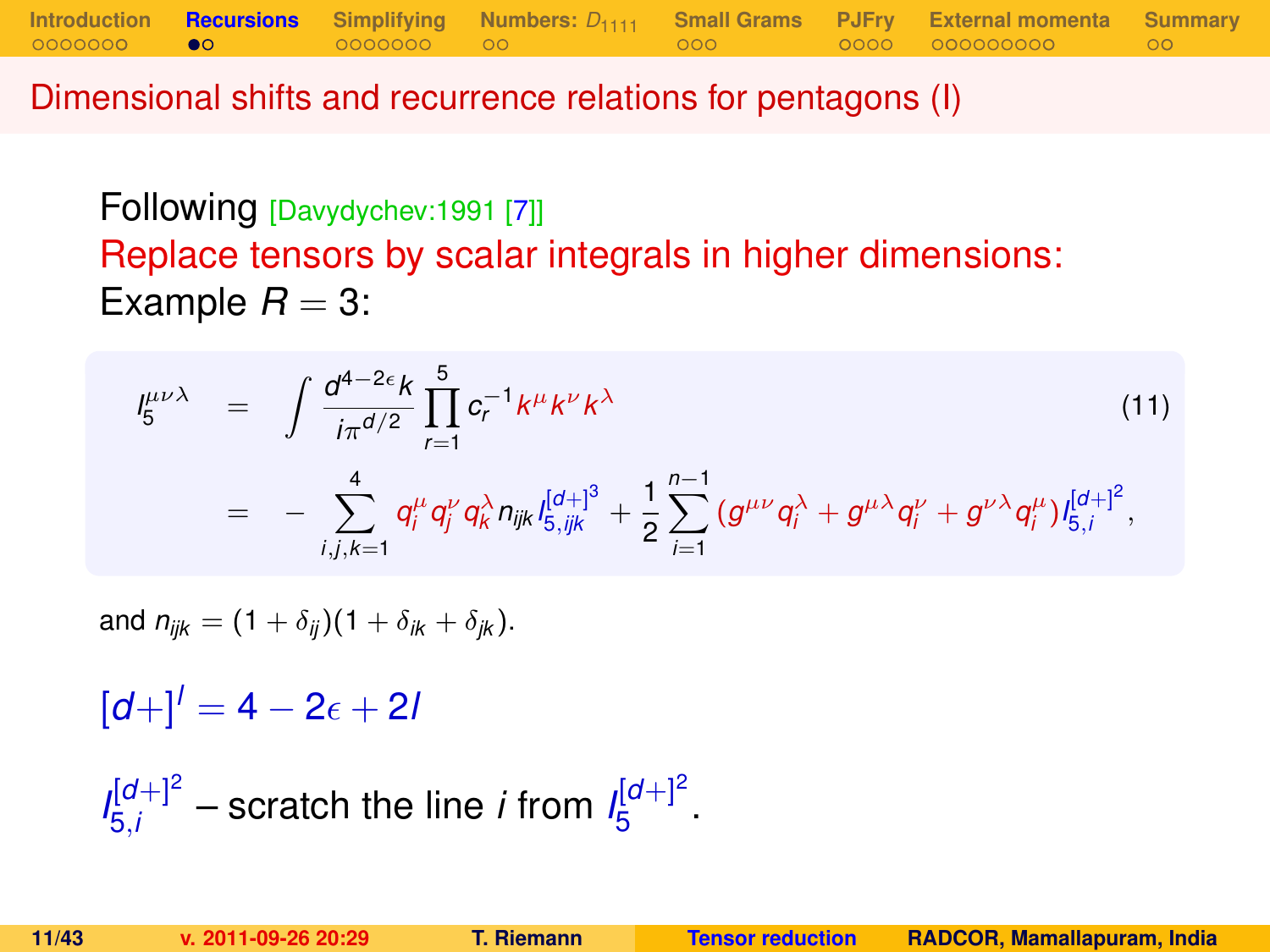Dimensional shifts and recurrence relations for pentagons (II)

'Naive', direct approach – just perform dimensional recurrences

**[Introduction](#page-1-0) [Recursions](#page-10-0)** [Simplifying](#page-12-0) [Numbers:](#page-19-0)  $D_{1111}$  [Small Grams](#page-21-0) [PJFry](#page-24-0) [External momenta](#page-29-0) [Summary](#page-40-0)<br>00000000 00 00000000 00

Following [Tarasov:1996,Fleischer:1999 [\[8,](#page-41-7) [9\]](#page-41-8)] apply recurrence relations, relating scalar integrals of different dimensions, in order to get rid of the dimensionalities  $\left[d + \right]^{l} = 4 - 2\epsilon + 2l$ .

$$
\nu_j(\mathbf{j}^+I_5^{[d+]} ) = \frac{1}{\left(\int_5^1 \left[ -\left(\begin{matrix} j \\ 0 \end{matrix}\right)_5 + \sum_{k=1}^5 \left(\begin{matrix} j \\ k \end{matrix}\right)_5 \mathbf{k}^- \right] I_5
$$
 (12)

<span id="page-11-0"></span>
$$
(d - \sum_{i=1}^{5} \nu_i + 1) I_5^{[d+]} = \frac{1}{\left(\begin{matrix} 0 \\ 0 \end{matrix}\right)}_5 - \sum_{k=1}^{5} {0 \choose k}_5 k^{-} \right] I_5, \tag{13}
$$

also:

$$
\nu_j \mathbf{j}^+ \mathbf{l}_5 = \frac{1}{\binom{0}{0}} \sum_{k=1}^5 \binom{0j}{0k} \left[ d - \sum_{i=1}^5 \nu_i (\mathbf{k}^- \mathbf{i}^+ + 1) \right] \mathbf{l}_5 \tag{14}
$$

where the operators  $\textbf{i}^{\pm}, \textbf{j}^{\pm}, \textbf{k}^{\pm}$  act by shifting the indices  $\nu_i, \nu_j, \nu_k$  by  $\pm 1.$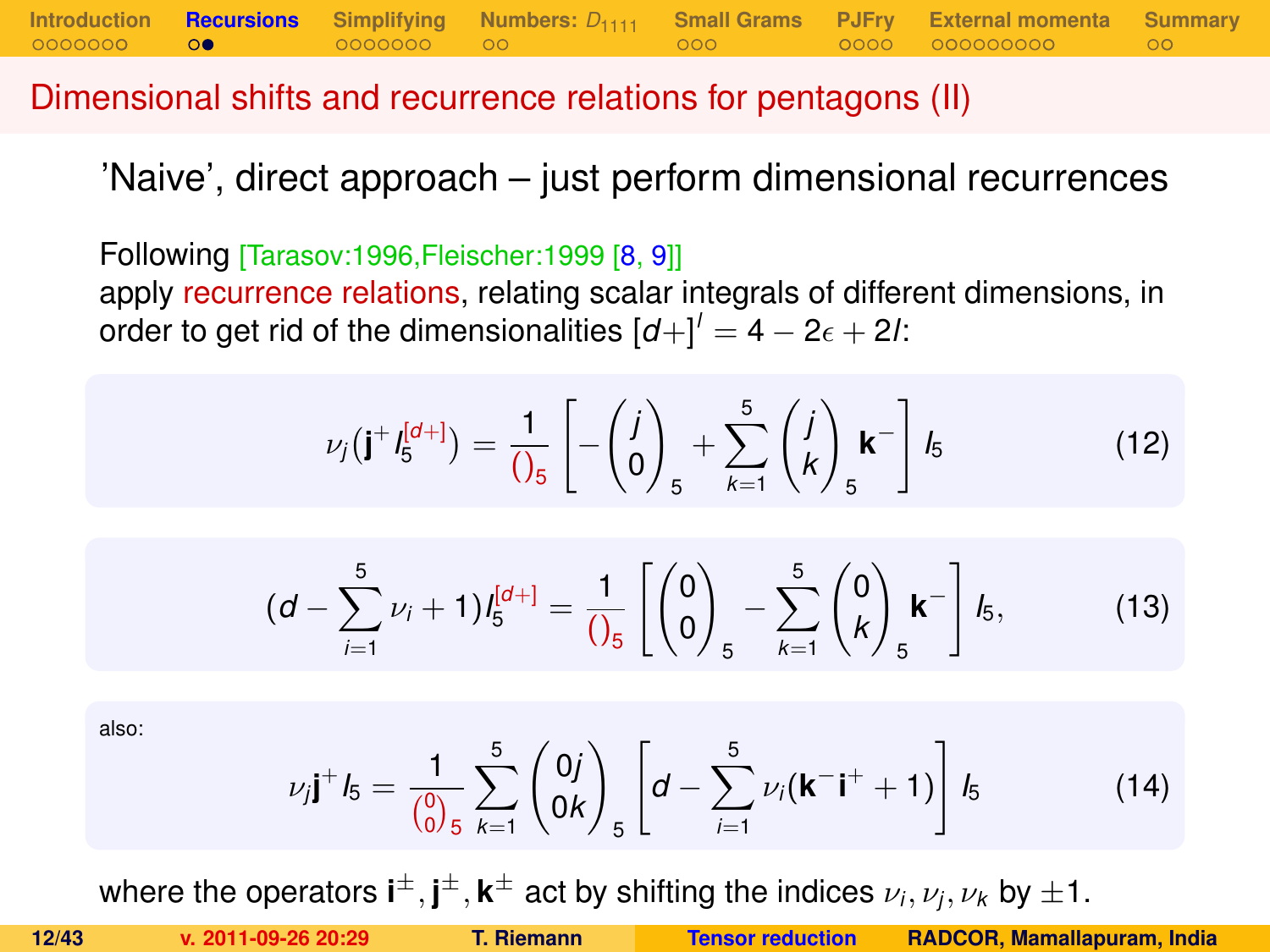**[Introduction](#page-1-0) [Recursions](#page-10-0) [Simplifying](#page-12-0)** [Numbers:](#page-19-0)  $D_{1111}$  [Small Grams](#page-21-0) [PJFry](#page-24-0) [External momenta](#page-29-0) [Summary](#page-40-0)<br>00000000 00 **e000000** 00

### The result of simplifying manipulations

 $\dots$  and collecting all contributions, our final result for e.g. the tensor of rank  $R = 3$  can be written as follows:

$$
I_5^{\mu \nu \lambda} = \sum_{i,j,k=1}^4 q_i^{\mu} q_j^{\nu} q_k^{\lambda} E_{ijk} + \sum_{k=1}^4 g^{[\mu \nu} q_k^{\lambda]} E_{00k}, \qquad (15)
$$

with:

$$
E_{00j} = \sum_{s=1}^{5} \frac{1}{\binom{0}{0.5}} \left[ \frac{1}{2} \binom{0s}{0j} \int_{5}^{[d+],s} -\frac{d-1}{3} \binom{s}{j} \int_{5}^{[d+]^2,s} \right],
$$
(16)

<span id="page-12-0"></span>
$$
E_{ijk} = -\sum_{s=1}^{5} \frac{1}{\binom{0}{0}} \left\{ \left[ \binom{0j}{sk} \frac{I^{[d]+1]^2,s}}{s^{4,j}} + (i \leftrightarrow j) \right] + \binom{0s}{0k} \frac{I^{[d]+1]^2,s}}{s^{1j} J_{4,ij}^{[d]+2}} \right\}.
$$
 (17)

 $\checkmark$  no scalar 5-point integrals in higher dimensions  $\checkmark$  no inverse Gram det. ()<sub>5</sub> We have yet:

 $\dagger$  scalar 4-point integrals in higher dimensions:  $\iint_{4,ij}^{[d+]} \int_{0}^{2,}$  etc.

† inverse Gram det.  $\binom{0}{0}_5 \equiv$  ()<sub>4</sub>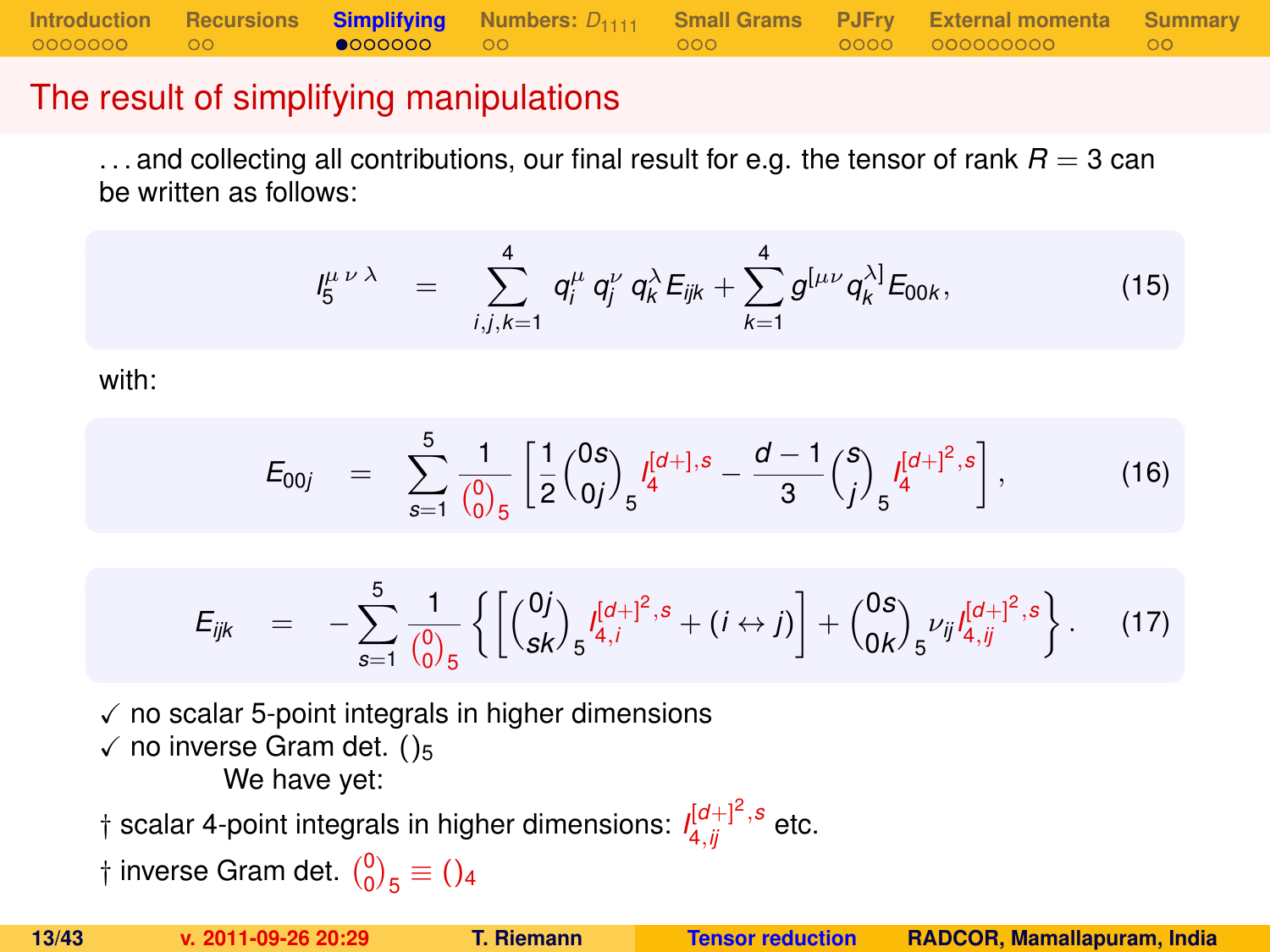

By nontrivial manipulations we get e.g.:

$$
I_{4,i}^{[d+],s} = \frac{1}{\binom{0s}{0s}_5} \left[ -\binom{0s}{is}_5 (d-3) I_4^{[d+],s} + \sum_{t=1}^5 \binom{0st}{0si}_5 I_3^{st} \right]
$$
(18)

$$
\nu_{ij}I_{4,jj}^{[d+]^2} = \n\begin{array}{rcl}\n\binom{0}{i} & \binom{0}{j}_4 & (d-2)(d-1)I_4^{[d+]^2} + \frac{\binom{0}{0j}_4}{\binom{0}{0}_4} I_4^{[d+]} \\
& - \frac{\binom{0}{j}_4}{\binom{0}{0}_4} \frac{d-2}{\binom{0}{0}_4} \sum_{t=1}^4 \binom{0t}{0i}_4 I_3^{[d+1,t]} + \frac{1}{\binom{0}{0}_4} \sum_{t=1}^4 \binom{0t}{0j}_4 I_{3,i}^{[d+1,t}(19)\n\end{array}
$$

These equations are free of inverse Gram determinants  $()_4$ . But they contain yet the generic 4-point and (partly indexed) 3-point functions in higher dimensions, *I* [*d*+],*s* 4 , *I* [*d*+],*t*  $\frac{1}{3}^{\left[0\pm\right],i}$ , etc.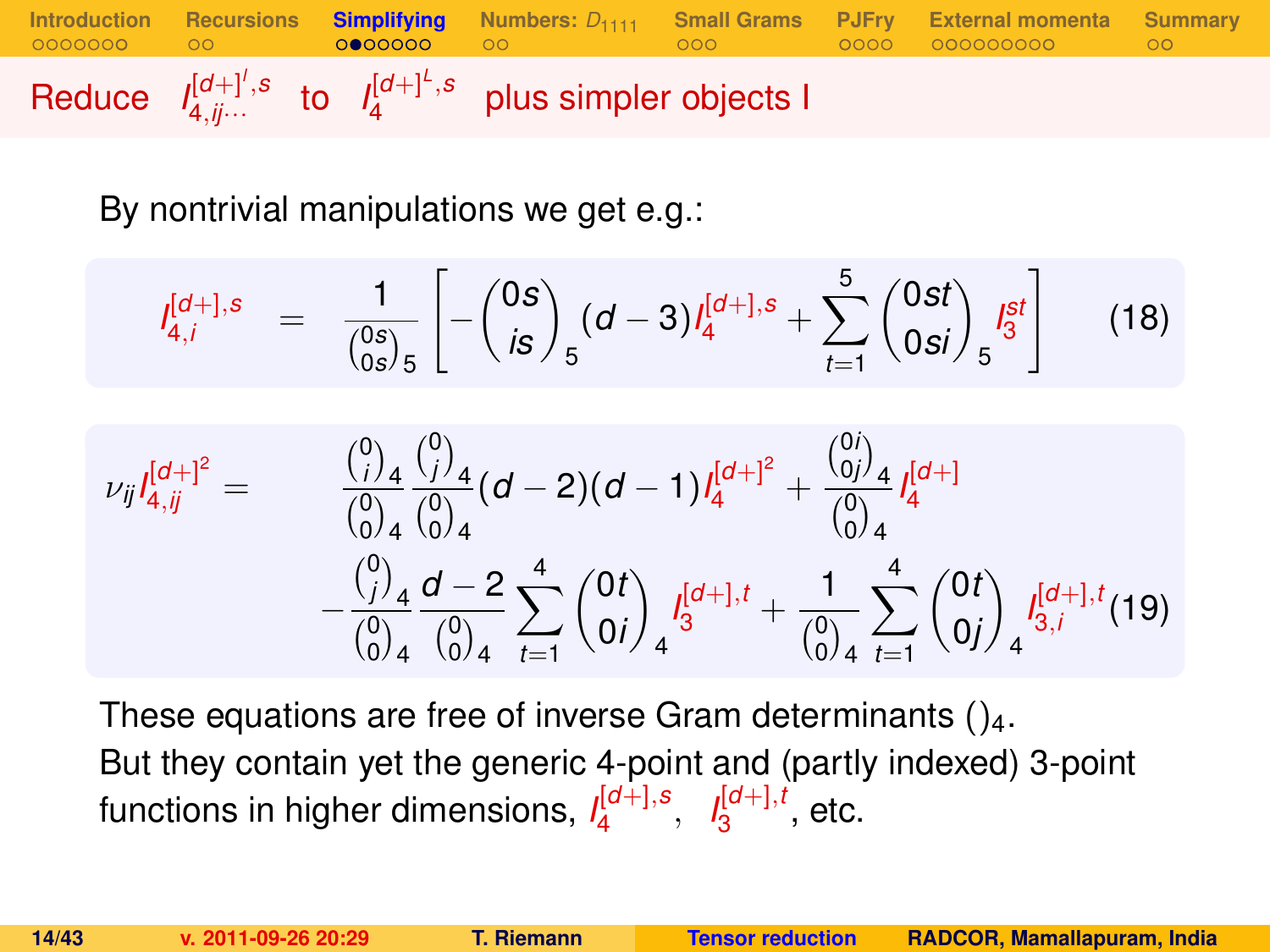**[Introduction](#page-1-0) [Recursions](#page-10-0) [Simplifying](#page-12-0) [Numbers:](#page-19-0)** *D*<sup>1111</sup> **[Small Grams](#page-21-0) [PJFry](#page-24-0) [External momenta](#page-29-0) [Summary](#page-40-0)** Last step: evaluate the  $I_4^{[d+1,s]}$  $I_4^{[d+]}, s, I_3^{[d+]}, t$  $_3^{\mathsf{I}^{\mathsf{U}+\mathsf{J}},\mathsf{t}}$ , etc. I

Several strategies are now possible:

- Just evaluate them analytically in  $d + 2l 2\epsilon$  dimensions if you may do that
- Just evaluate them numerically in  $d + 2l 2\epsilon$  dimensions
- Reduce them further by recurrences buy the towers of  $1/(\mathcal{C}_4 \rightarrow \mathsf{apply}(13))$  $1/(\mathcal{C}_4 \rightarrow \mathsf{apply}(13))$  $1/(\mathcal{C}_4 \rightarrow \mathsf{apply}(13))$
- Make a small Gram determinant expansion  $\rightarrow$  apply [\(13\)](#page-11-0) another way round

Last two items are done here.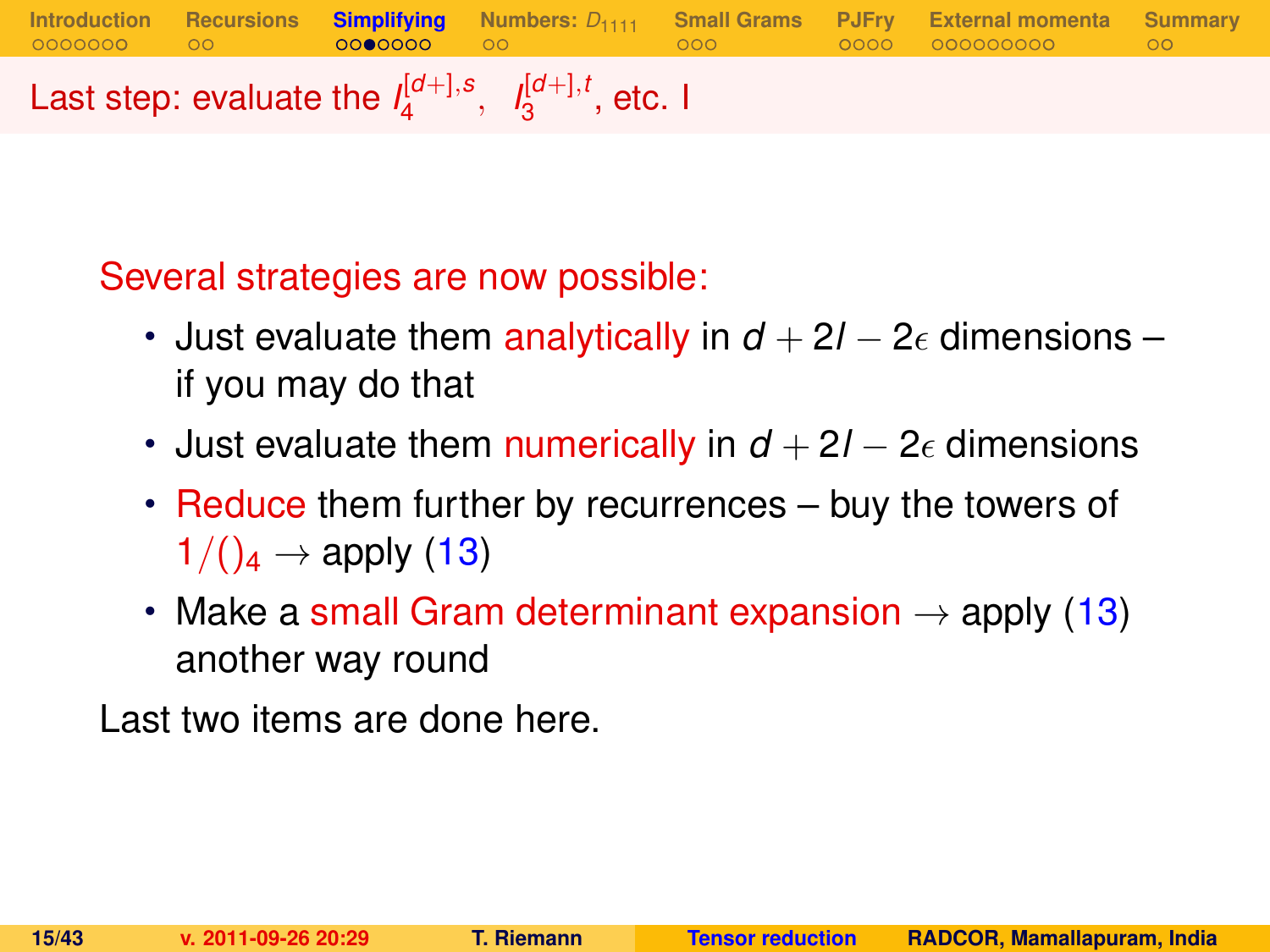**[Introduction](#page-1-0) [Recursions](#page-10-0) [Simplifying](#page-12-0)** [Numbers:](#page-19-0)  $D_{1111}$  [Small Grams](#page-21-0) [PJFry](#page-24-0) [External momenta](#page-29-0) [Summary](#page-40-0)<br>00000000 00 00000000 00

Reduction of scalars  $I_4^D$  to the generic dimension  $\rightarrow I_4^d = D_0, I_3^d = C_0$  I

## Non-small 4-point Gram determinants: Direct, iterative use of [\(13\)](#page-11-0) yields e.g.:

$$
I_4^{[d+1']} = \left[ \frac{\binom{0}{0}_4}{\binom{1}{4}} I_4^{[d+1]-1} - \sum_{t=1}^4 \frac{\binom{t}{0}_4}{\binom{1}{4}} I_3^{[d+1]-1, t} \right] \frac{1}{d+2l-5}
$$
(20)

$$
I_3^{[d+]',t} = \begin{bmatrix} \frac{\binom{0t}{0t}}{t} & 1 & \cdots & \cdots & \cdots & \cdots & \cdots & \cdots & \cdots & \cdots & \cdots & \cdots & \cdots & \cdots & \cdots & \cdots & \cdots & \cdots & \cdots & \cdots & \cdots & \cdots & \cdots & \cdots & \cdots & \cdots & \cdots & \cdots & \cdots & \cdots & \cdots & \cdots & \cdots & \cdots & \cdots & \cdots & \cdots & \cdots & \cdots & \cdots & \cdots & \cdots & \cdots & \cdots & \cdots & \cdots & \cdots & \cdots & \cdots & \cdots & \cdots & \cdots & \cdots & \cdots & \cdots & \cdots & \cdots & \cdots & \cdots & \cdots & \cdots & \cdots & \cdots & \cdots & \cdots & \cdots & \cdots & \cdots & \cdots & \cdots & \cdots & \cdots & \cdots & \cdots & \cdots & \cdots & \cdots & \cdots & \cdots & \cdots & \cdots & \cdots & \cdots & \cdots & \cdots & \cdots & \cdots & \cdots & \cdots & \cdots & \cdots & \cdots & \cdots & \cdots & \cdots & \cdots & \cdots & \cdots & \cdots & \cdots & \cdots & \cdots & \cdots & \cdots & \cdots & \cdots & \cdots & \cdots & \cdots & \cdots & \cdots & \cdots & \cdots & \cdots & \cdots & \cdots & \cdots & \cdots & \cdots & \cdots & \cdots & \cdots &
$$

And we are done. This works fine if ()<sub>4</sub> is not small [and also the  $\binom{l}{l}$  $\binom{t}{t}$ <sub>4</sub>].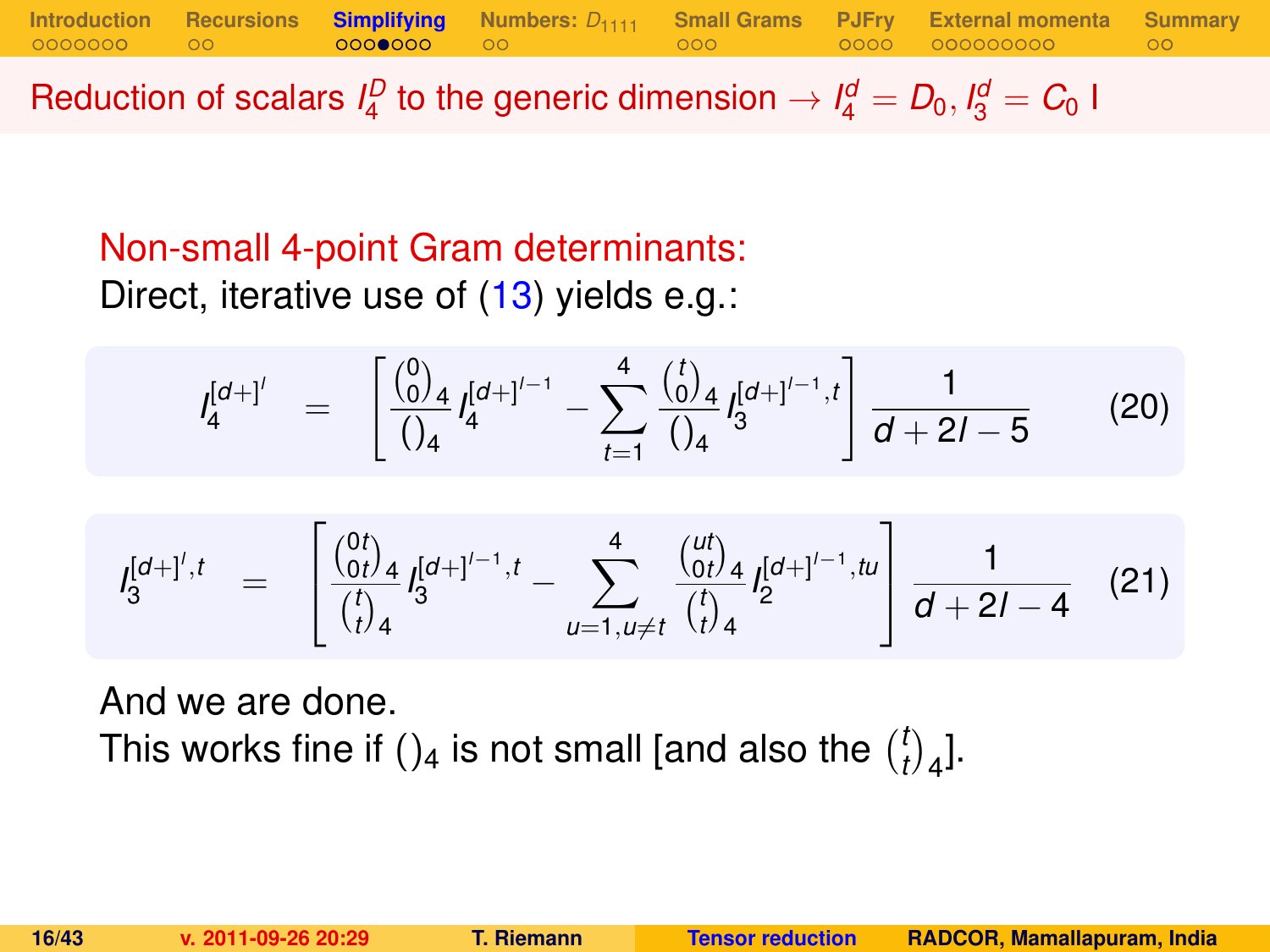### Make a small Gram expansion I

Again use [\(13\)](#page-11-0):

<span id="page-16-1"></span>
$$
()_{4}(d - \sum_{i=1}^{4} \nu_{i} + 1)l_{4}^{[d+]} = \left[{0 \choose 0}_{4}l_{4} - \sum_{k=1}^{4} {0 \choose k}_{4}l_{3}^{k} \right]
$$

If ( $a = 0$ , then it follows ( $n = 4$ ):

$$
I_n^D = \sum_{k}^{n} \frac{\binom{0}{k}^D n}{\binom{0}{0}^n} I_{n-1}^{D,k}
$$
 (22)

If  $()_4 \ll 1$ , re-write  $(13)$ , as follows:

<span id="page-16-0"></span>
$$
I_n^D = \sum_{k}^{n} \frac{\binom{0}{k} n}{\binom{0}{0} n} I_{n-1}^{D,k} - \frac{\binom{0}{n} n}{\binom{0}{0} n} [(D+1) - \sum_{i}^{n} \nu_i] I_n^{D+2}.
$$
 (23)

Effectively we may evaluate  $I_n^D$  in terms of simpler functions  $I_{n-1}^{D,k}$  with a small correction depending on  $I_n^{D+2}$ .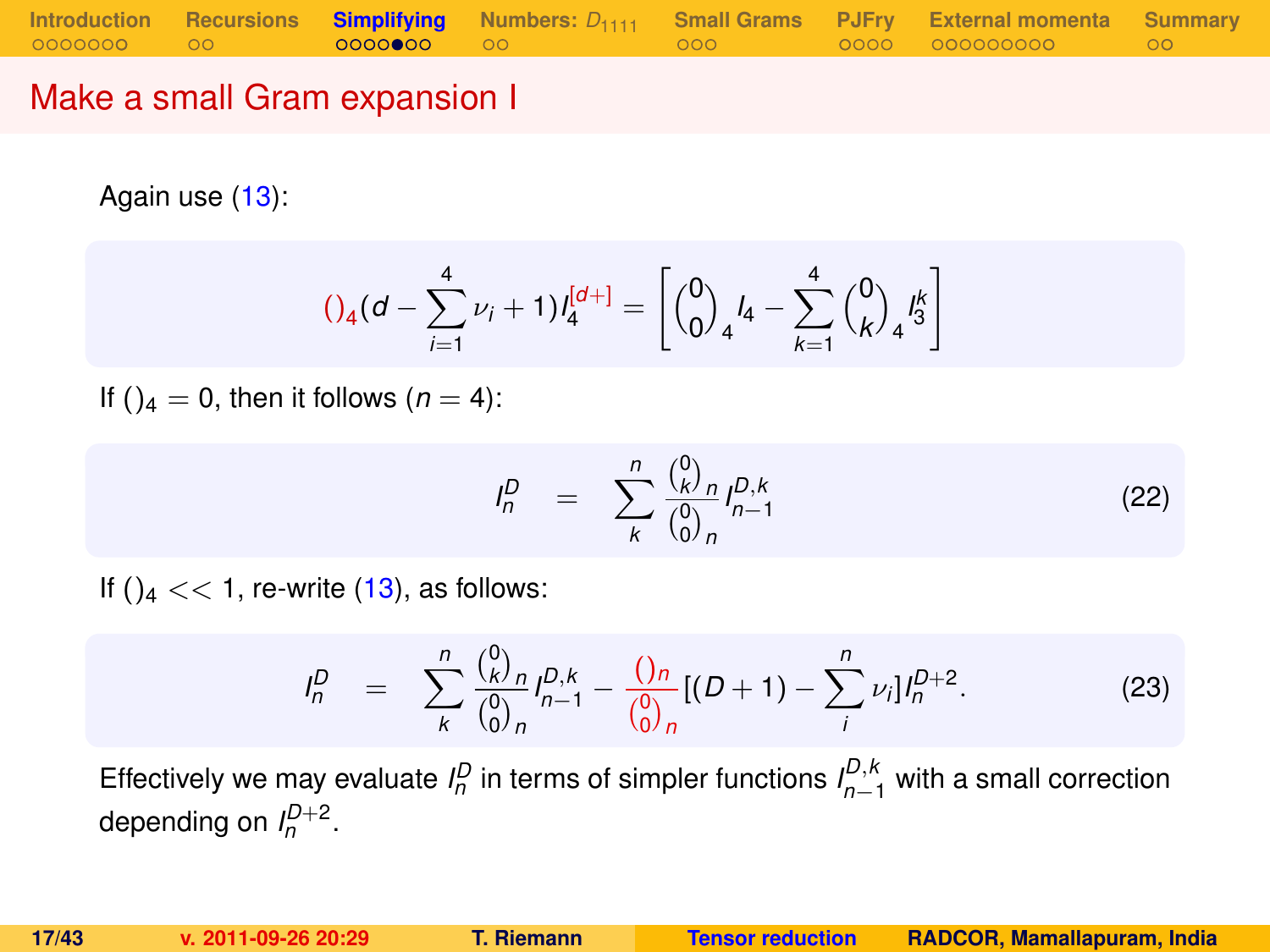We may go a step further, and insert into [\(23\)](#page-16-0) for  $I_n^{D+2}$  the rhs. of [\(22\)](#page-16-1), taken now at  $D' = D + 2$ :

$$
I_n^D = \sum_{k}^{n} \frac{\binom{0}{k}n}{\binom{0}{0}} I_{n-1}^{D,k}
$$
  
 
$$
- \frac{\binom{n}{0}}{\binom{0}{0}} I_{n}^{D,k} [D + 1] - \sum_{i}^{n} \nu_i]
$$
  
 
$$
\times \left[ \sum_{k}^{n} \frac{\binom{0}{k}n}{\binom{0}{0}} I_{n-1}^{D+2,k} - \frac{\binom{0}{0}}{\binom{0}{0}} I_{n}^{D+2} - \sum_{i}^{n} \nu_i I_{n}^{D+4} \right]
$$

The terms proportional to  $\left[\binom{0}{0}_n\right]^{a}$ ,  $a=0,1$  may be evaluated at the correct kinematics. They depend on three-point functions, and their reduction by normal recurrences will not introduce the unwanted powers of  $1/(\frac{1}{4}$ . The last term, suppressed by the factor  $[(\ln/(\frac{0}{0})_n]^2]$ , depends on  $I_n^{D+4}$ . It may either be taken approximately at  $()_n = 0$ , where it can also be represented by 3-point functions (and their reductions), or it may be evaluated more correctly by another iteration based on [\(22\)](#page-16-1).

#### And so on and so on ...

In the numerical example – next section – we worked out up to 10 stable iterations.

.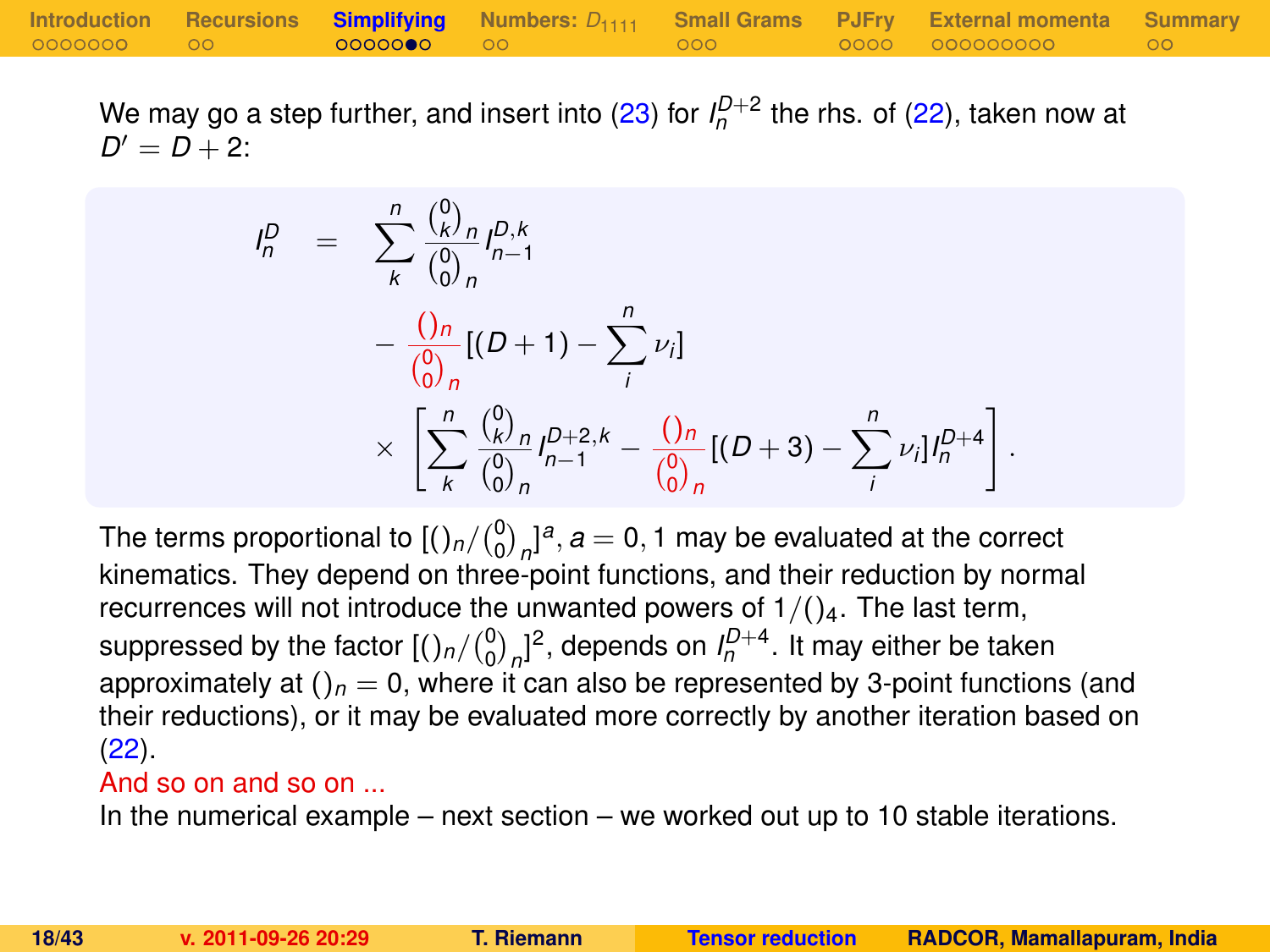|            |                        |         | Introduction Recursions Simplifying Numbers: $D_{1111}$ Small Grams PJFry External momenta Summary |  |
|------------|------------------------|---------|----------------------------------------------------------------------------------------------------|--|
| 0000000 00 | $\bigcirc$ 00000000 00 | - 000 - | 0000 000000000 00                                                                                  |  |

A quite similar attempt to perform such a series of approximations was undertaken in [\[14\]](#page-42-5) (see equation (5) there), where a specific example, forward light-by-light scattering through a massless fermion loop, was studied. The approach was then not further followed.

W. Giele, E. W. N. Glover, and G. Zanderighi,

in: Proceedings of Loops ans Legs 2004:

*Numerical evaluation of one-loop diagrams near exceptional momentum configurations*,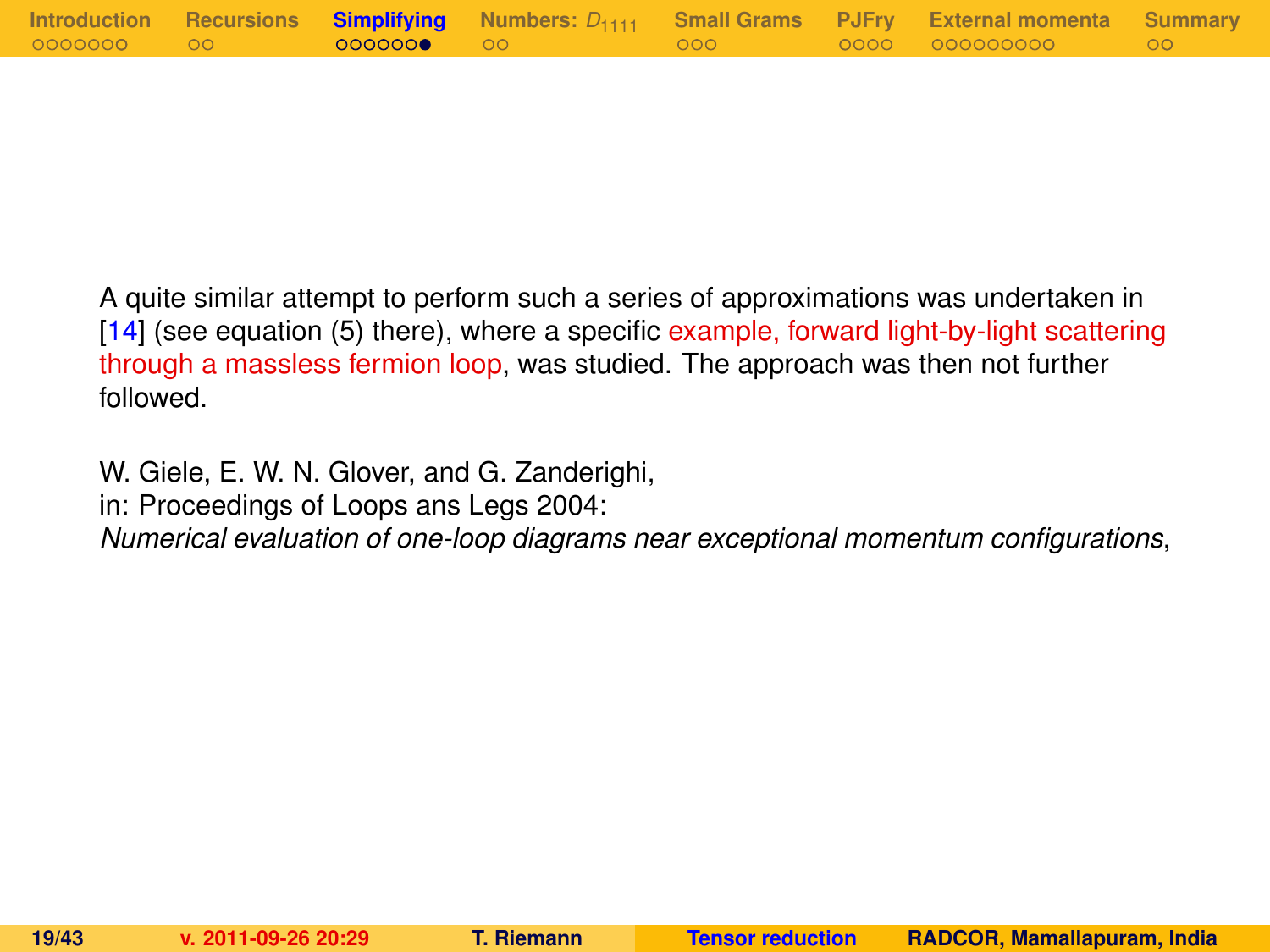Following Davydychev, [\[7\]](#page-41-6), one gets

$$
I_4^{\mu\nu\lambda} = \int^d \frac{k^{\mu}k^{\nu}k^{\lambda}}{\prod_{r=1}^n c_r} = -\sum_{i,j,k=1}^n q_i^{\mu} q_j^{\nu} q_k^{\lambda} \nu_{ijk} I_{n,ijk}^{[d+]^3} + \frac{1}{2} \sum_{i=1}^n g^{[\mu\nu} q_i^{\lambda]} I_{n,i}^{[d+]^2}
$$
 (24)

We identify the tensor coefficients  $D_{11}$  a la LoopTools, e.g.:

$$
D_{111} = I_{4,222}^{[d+]^{3}}
$$
 (25)

Similarly:

<span id="page-19-0"></span>
$$
D_{1111} = I_{4,2222}^{[d+]^4}
$$
 (26)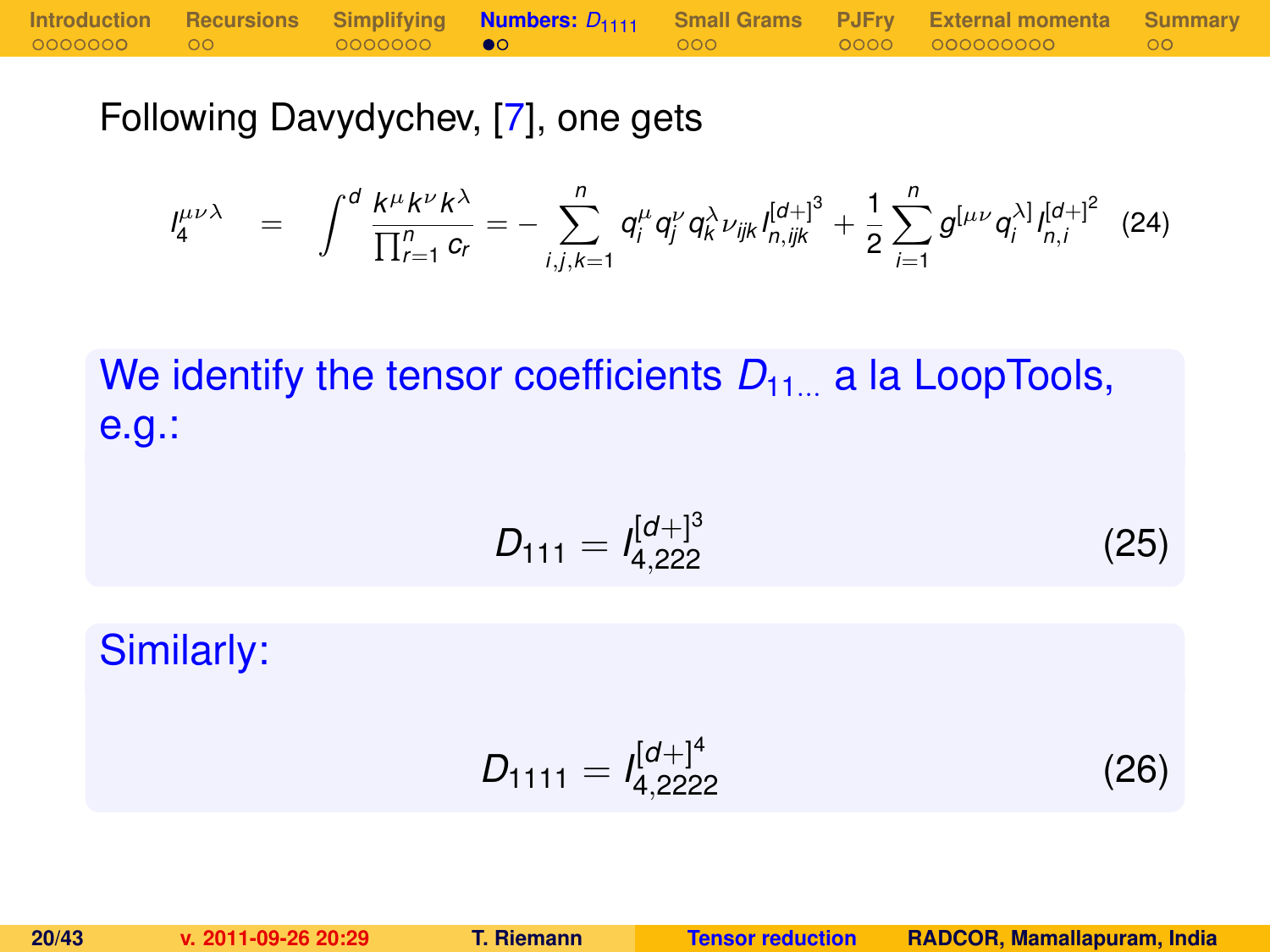|            |                   |                   | Introduction Recursions Simplifying <b>Numbers:</b> $D_{1111}$ Small Grams PJFry External momenta Summary |  |
|------------|-------------------|-------------------|-----------------------------------------------------------------------------------------------------------|--|
| 0000000 00 | 0000000 <b>00</b> | $\sim$ 000 $\sim$ | 0000 000000000 007                                                                                        |  |

#### Rank  $R = 4$  tensor  $D_{1111}$  – Numerics with dimensional recurrences

From [\(23\)](#page-16-0) we see that a "small Gram determinant" expansion will be useful when the following dimensionless parameter becomes small:

<span id="page-20-1"></span>
$$
R = \frac{()_4}{\begin{pmatrix} 0 \\ 0 \end{pmatrix}_4} \times s, \tag{27}
$$

where *s* is a typical scale of the process, e.g. we will choose  $s = s_{\mu \bar{\nu} \mu}$ . Following [\[12\]](#page-42-3), we further choose:

> $s_{\mu\bar{\nu}\mu}$  = 2 × 10<sup>4</sup>GeV<sup>2</sup>,  $s_{\bar{\nu}u}$  = 1 × 10<sup>4</sup>GeV<sup>2</sup>,  $t_{\bar{e}\mu}$  =  $-4 \times 10^4 \text{GeV}^2$ ,

and get  $t_{ed,\rm crit}=-6\times10^4$ GeV $^2$ . For *x*=1, the Gram determinant becomes () $_4=$  4.8  $\times$  10 $^{13}$  GeV $^3$ . The small expansion parameter  $R(x)$  and  $D_{1111}$  are shown in figure [2.](#page-20-0)

<span id="page-20-0"></span>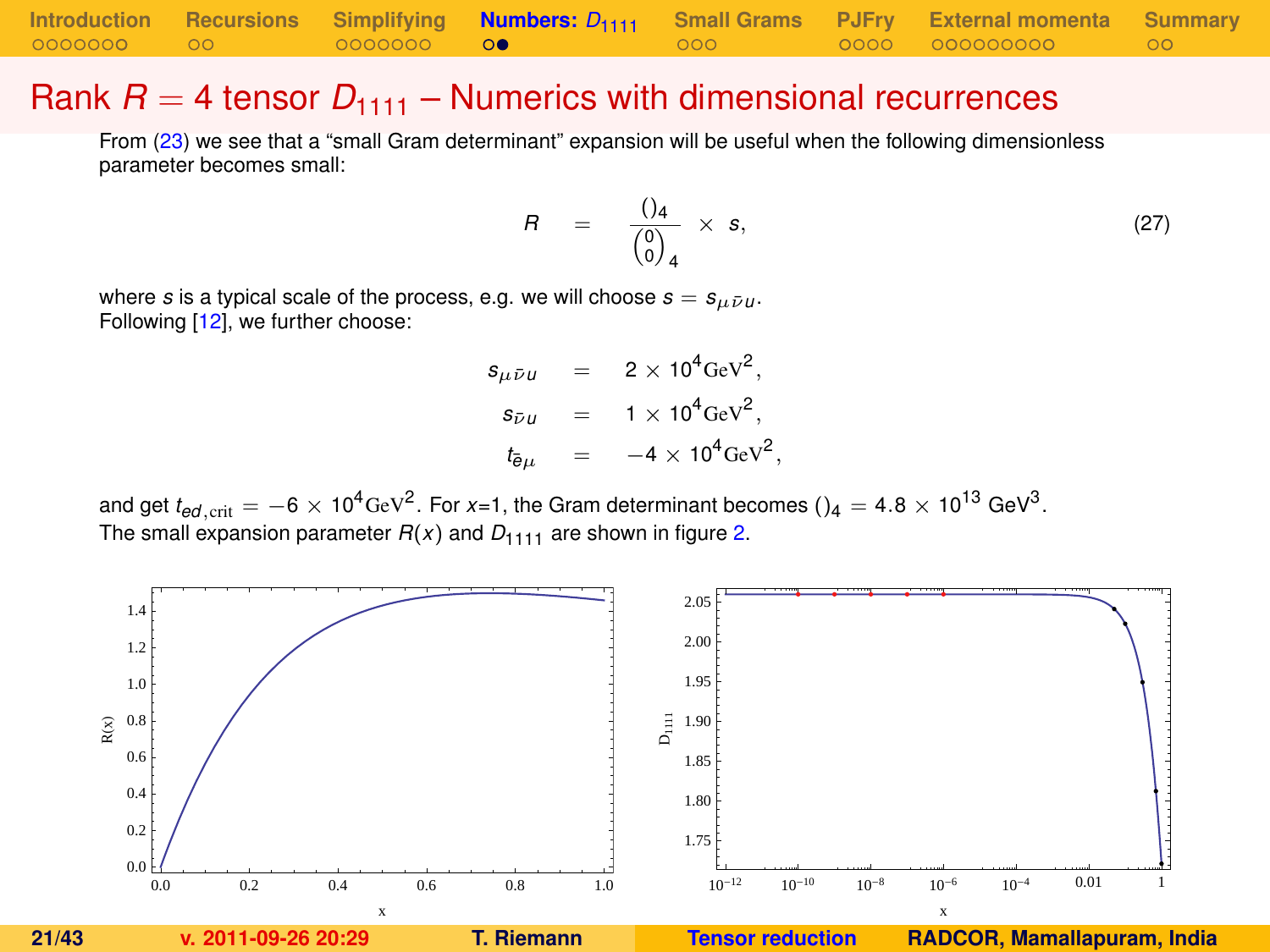New for QCD at LHC: small Gram expansion and Pade approximation I

[Fleischer,TR: PRD 2011 [\[6\]](#page-41-5) ]

Tables have been taken from there.

They were shown already at QCD@LHC@Trento2010

<span id="page-21-0"></span>The use of appropriate Pade approximations is explained there. Convergence in the small Gram determinant region is considerably improved.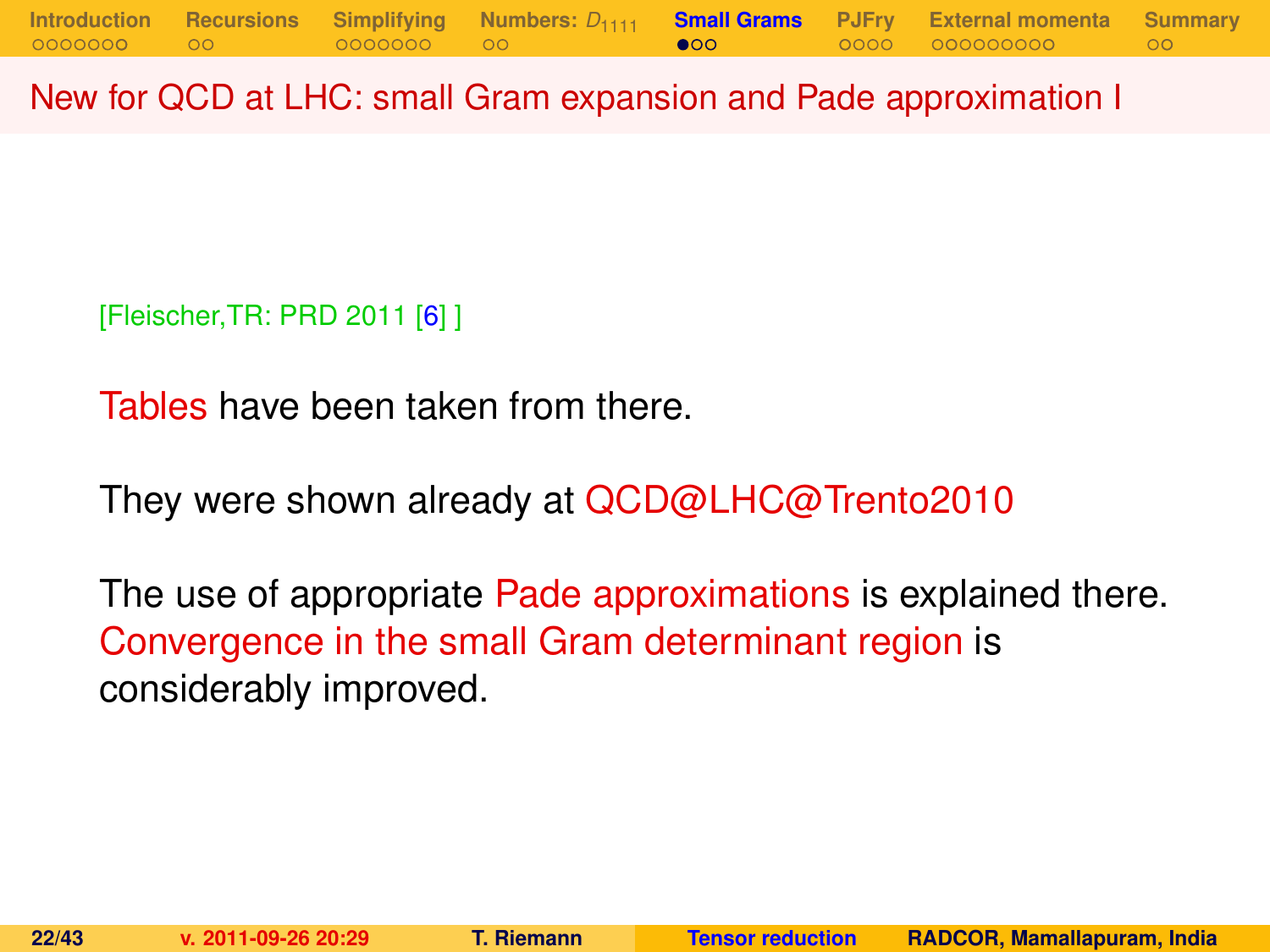|  |  |  | Introduction |  |  |  |
|--|--|--|--------------|--|--|--|
|  |  |  |              |  |  |  |
|  |  |  |              |  |  |  |
|  |  |  | 0000000      |  |  |  |

| x                       | $\overline{\mathfrak{Re}}$ $D_{1111}$ | $Im D_{1111}$      |
|-------------------------|---------------------------------------|--------------------|
| 0.<br>[exp 0,0]         | 2.05969289730 E-10                    | 1.55594910118 E-10 |
| $10^{-8}$<br>[exp x, 2] | 2.05969289342 E-10                    | 1.55594909187 E-10 |
| [exp 0,2]               | 2.05969289349 E-10                    | 1.55594909187 E-10 |
| $10^{-4}$<br>[exp x, 5] | 2.05965609497 E-10                    | 1.55585605343 E-10 |
| [exp 0.5]               | 2.05965609495 E-10                    | 1.55585605343 E-10 |
| [exp 0, 6]<br>0.001     | 2.05932484380 E-10                    | 1.55501912433 E-10 |
| [exp x, 6]              | 2.05932484381 E-10                    | 1.55501912433 E-10 |
| $l_{4,2222}^{[d+]}$     | 2.02292295240 E-10                    | 1.54974785467 E-10 |
| $D_{1111}$              | 2.01707671668 E-10                    | 1.62587142251 E-10 |
| $0.005$ [exp $0,6$ ]    | 2.05786054801 E-10                    | 1.55131031024 E-10 |
| [pade $0,3$ ]           | 2.05785198947 E-10                    | 1.55131031003 E-10 |
| [exp x, 6]              | 2.05786364440 E-10                    | 1.55131031024 E-10 |
| [pade x,3]              | 2.05785199805 E-10                    | 1.55131030706 E-10 |
| $([d+]^{4}$<br>4,2222   | 2.05778894114 E-10                    | 1.55135794453 E-10 |
| $D_{1111}$              | 2.05779811490 E-10                    | 1.55136343923 E-10 |
| 0.01<br>[exp 0, 6]      | 2.05703298143 E-10                    | 1.54669910676 E-10 |
| [pade $0,3$ ]           | 2.05600940065 E-10                    | 1.54669907784 E-10 |
| [exp 0,10]              | 2.05600964693 E-10                    | 1.54669910676 E-10 |
| [pade $0,5$ ]           | 2.05600955381 E-10                    | 1.54669910676E-10  |
| [exp x, 10]             | 2.05600963675 E-10                    | 1.54669910676 E-10 |
| [page x, 5]             | 2.05600955381 E-10                    | 1.54669910676 E-10 |
| $ d+ ^{4}$              | 2.05600013702 E-10                    | 1.54670651917 E-10 |
| $D_{1111}$              | 2.05600239280 E-10                    | 1.54670771210 E-10 |

Table: Numerical values for the tensor coefficient  $D_{1111}$ . Values marked by  $D_{1111}$  are evaluated with LoopTools, the *I* [*d*+]4 <sup>4</sup>,<sup>2222</sup> corresponds to [\(29\)](#page-30-0) The labels [exp 0,2n] and [pade 0,n] denote iteration 2*n* and Pade approximant  $[n, n]$  when the small Gram determinant expansion starts at  $x = 0$ , and  $[exp x, 2n]$  and  $[pade x, n]$  are the corresponding numbers for an expansion starting at *x*.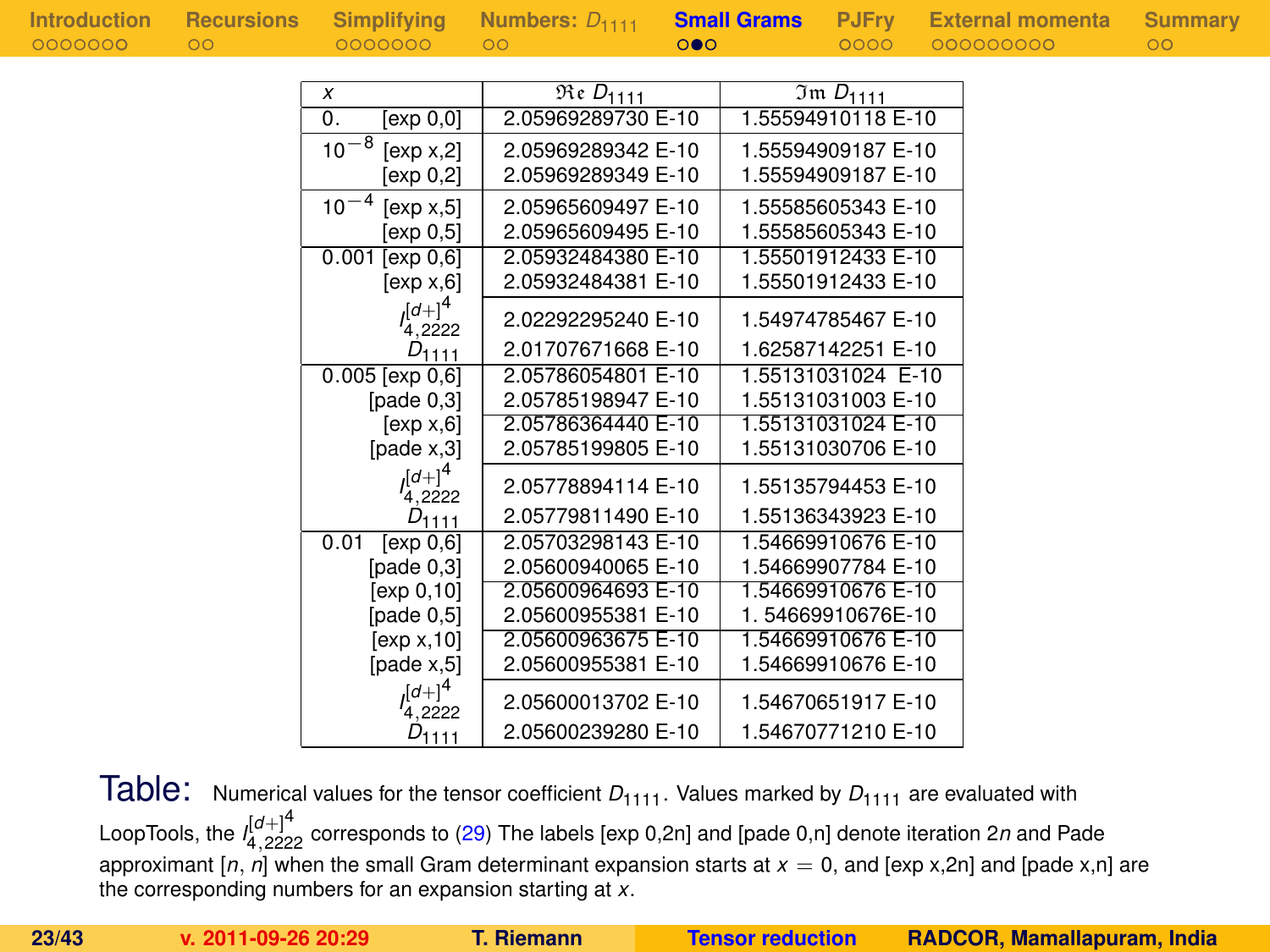| Introduction | <b>Recursions</b> | Simplifying                 | Numbers: $D_{1111}$                   |     | <b>Small Grams</b> | <b>PJFry</b>                | <b>External momenta</b> | Summary |
|--------------|-------------------|-----------------------------|---------------------------------------|-----|--------------------|-----------------------------|-------------------------|---------|
| 0000000      | $\circ$           | 0000000                     | $\circ$                               | 000 |                    | 0000                        | 000000000               | $\circ$ |
|              |                   |                             |                                       |     |                    |                             |                         |         |
|              |                   | x                           | $\overline{\mathfrak{Re}}$ $D_{1111}$ |     |                    | $\overline{3}$ m $D_{1111}$ |                         |         |
|              |                   | $0.01$ [ $exp 0.6$ ]        | 2.05703298143 E-10                    |     |                    | 1.54669910676 E-10          |                         |         |
|              |                   | [ $pade 0,3$ ]              | 2.05600940065 E-10                    |     |                    | 1.54669907784 E-10          |                         |         |
|              |                   | [exp 0, 10]                 | 2.05600964693 E-10                    |     |                    | 1.54669910676 E-10          |                         |         |
|              |                   | [pade $0,5$ ]               | 2.05600955381 E-10                    |     |                    | 1.54669910676E-10           |                         |         |
|              |                   | [exp x, 10]                 | 2.05600963675 E-10                    |     |                    | 1.54669910676 E-10          |                         |         |
|              |                   | [pade $x,5$ ]               | 2.05600955381 E-10                    |     |                    | 1.54669910676 E-10          |                         |         |
|              |                   | $(a+1)^4$<br>4.2222         | 2.05600013702 E-10                    |     |                    | 1.54670651917 E-10          |                         |         |
|              |                   | $D_{1111}$                  | 2.05600239280 E-10                    |     |                    | 1.54670771210 E-10          |                         |         |
|              |                   | $0.05$ [exp $0,6$ ]         | 4.83822963052 E-09                    |     |                    | 1.51077429118 E-10          |                         |         |
|              |                   | [pade $0,3$ ]               | 2.01518061131 E-10                    |     |                    | 1.50591643209 E-10          |                         |         |
|              |                   | [exp 0, 20]                 | 2.04218962072 E-10                    |     |                    | 1.51077424143 E-10          |                         |         |
|              |                   | [pade $0,10$ ]              | 2.04122727654 E-10                    |     |                    | 1.51077424149 E-10          |                         |         |
|              |                   | [exp x, 20]                 | 2.04190274030 E-10                    |     |                    | 1.51077424143 E-10          |                         |         |
|              |                   | [pade $x$ , 10]             | 2.04122727971 E-10                    |     |                    | 1.51077423985 E-10          |                         |         |
|              |                   | $\int [d+1]^4$<br>4,2222    | 2.04122726387 E-10                    |     |                    | 1.51077422901 E-10          |                         |         |
|              |                   | $D_{1111}$                  | 2.04122726601 E-10                    |     |                    | 1.51077423320 E-10          |                         |         |
|              |                   | $0.1$ [exp $0,26$ ]         | 2.20215264409 E-08                    |     |                    | 1.46815247004 E-10          |                         |         |
|              |                   | [page 0, 13]                | 2.01749674352 E-10                    |     |                    | 1.46681287362 E-10          |                         |         |
|              |                   | [exp x, 26]                 | 2.08190721550 E-08                    |     |                    | 1.46815247004 E-10          |                         |         |
|              |                   | [pade $x$ , 13]             | 2.03995221326 E-10                    |     |                    | 1.46785977364 E-10          |                         |         |
|              |                   | $(d+1)^4$<br>4,2222         | 2.02269485177 E-10                    |     |                    | 1.46815247061 E-10          |                         |         |
|              |                   | $D_{1111}$                  | 2.02269485217 E-10                    |     |                    | 1.46815247051 E-10          |                         |         |
|              |                   | $([d+]^{4}$<br>1.<br>4.2222 | 1.72115440143 E-10                    |     |                    | 9.74550747662 E-11          |                         |         |
|              |                   | $D_{1111}$                  | 1.72115440148 E-10                    |     |                    | 9.74550747662 E-11          |                         |         |

Table: Numerical values for the tensor coefficient  $D_{1111}$ . Values marked by  $D_{1111}$  are evaluated with LoopTools, the *I* [*d*+]4 <sup>4</sup>,<sup>2222</sup> corresponds to [\(29\)](#page-30-0) The labels [exp 0,2n] and [pade 0,n] denote iteration 2*n* and Pade approximant  $[n, n]$  when the small Gram determinant expansion starts at  $x = 0$ , and [exp x,2n] and [pade x,n] are the corresponding numbers for an expansion starting at *x*. **24/43 v. 2011-09-26 20:29 T. Riemann [Tensor reduction](#page-0-0) RADCOR, Mamallapuram, India**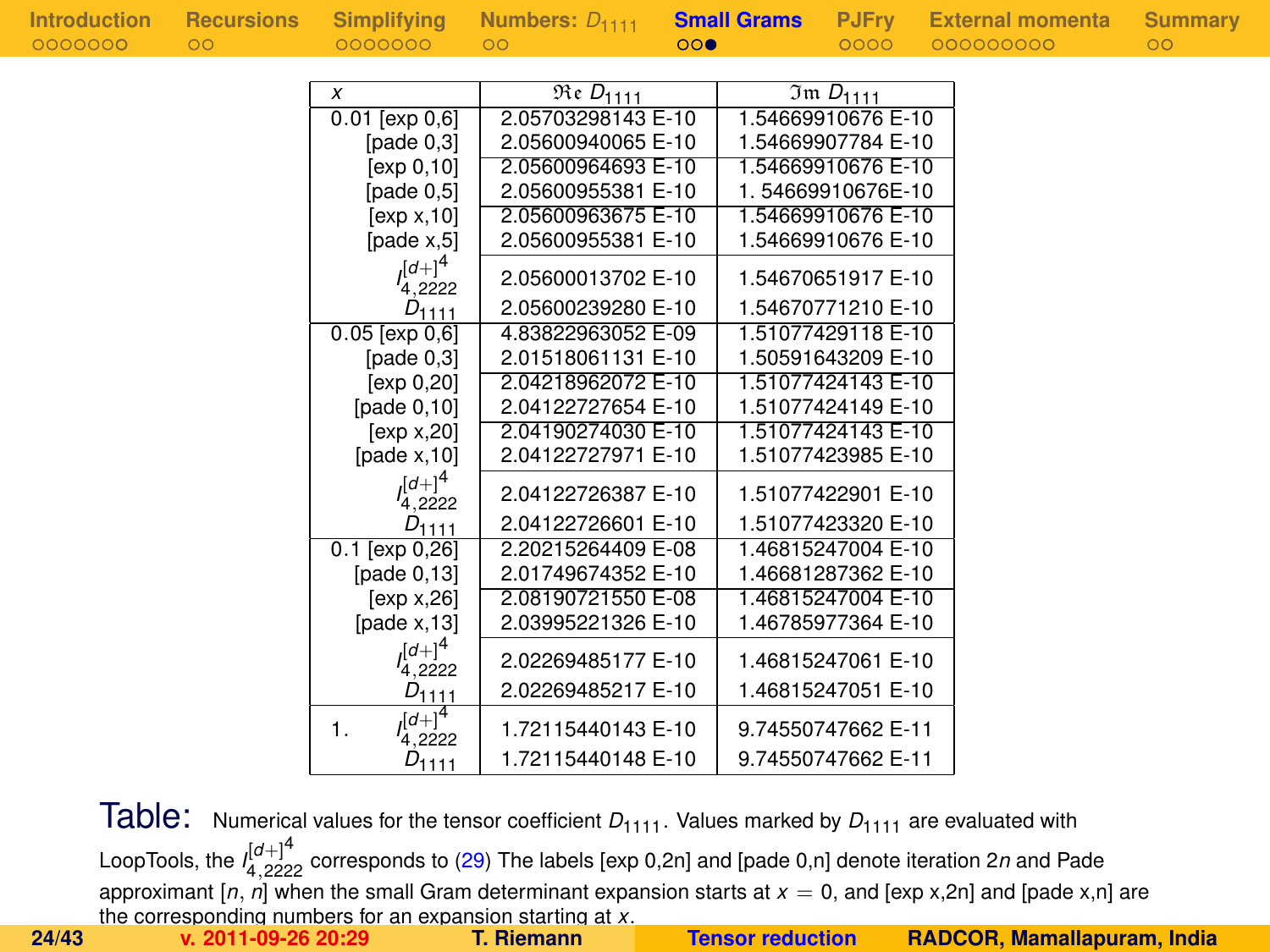PJFry - an open source c++ program by V. Yundin I

PJFry 1.0.0 - one loop tensor integral library

- More information and the latest source code: project page: <https://github.com/Vayu/PJFry/>
- $\cdot \rightarrow$  how to install
- $\bm{\cdot} \rightarrow$  how to use
- $\cdot \rightarrow$  samples
- See also:

•

V. Yundin's [talk](http://indico.ific.uv.es/indico/contributionDisplay.py?contribId=25&sessionId=15&confId=339) at LHCphenoNet meeting, Valencia, Feb 2011:

<span id="page-24-0"></span>"One loop tensor reduction program PJFRY"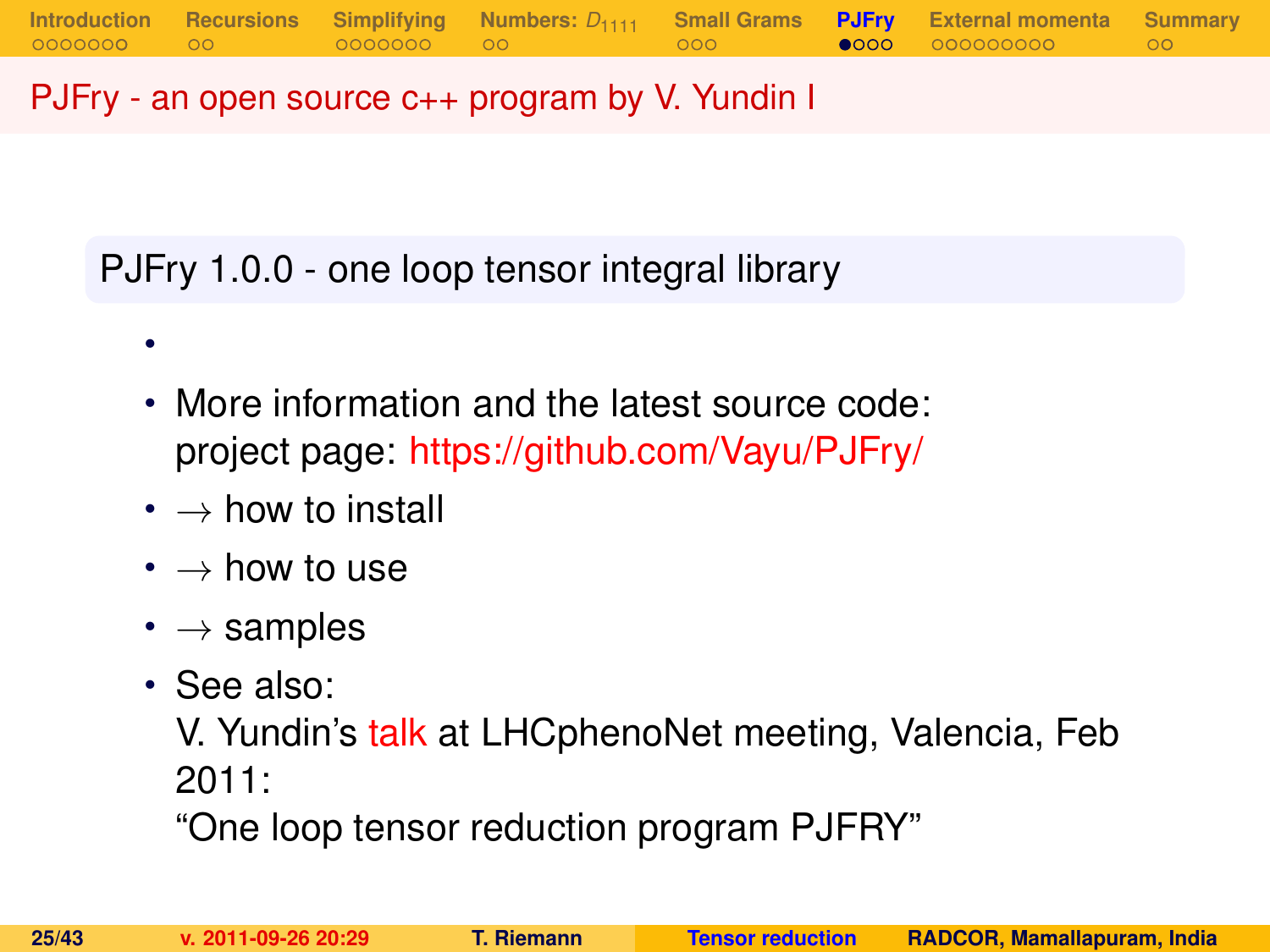PJFry - an open source c++ program by V. Yundin II

• Yundin's PhD thesis, submitted Aug 2011 at Humboldt **University**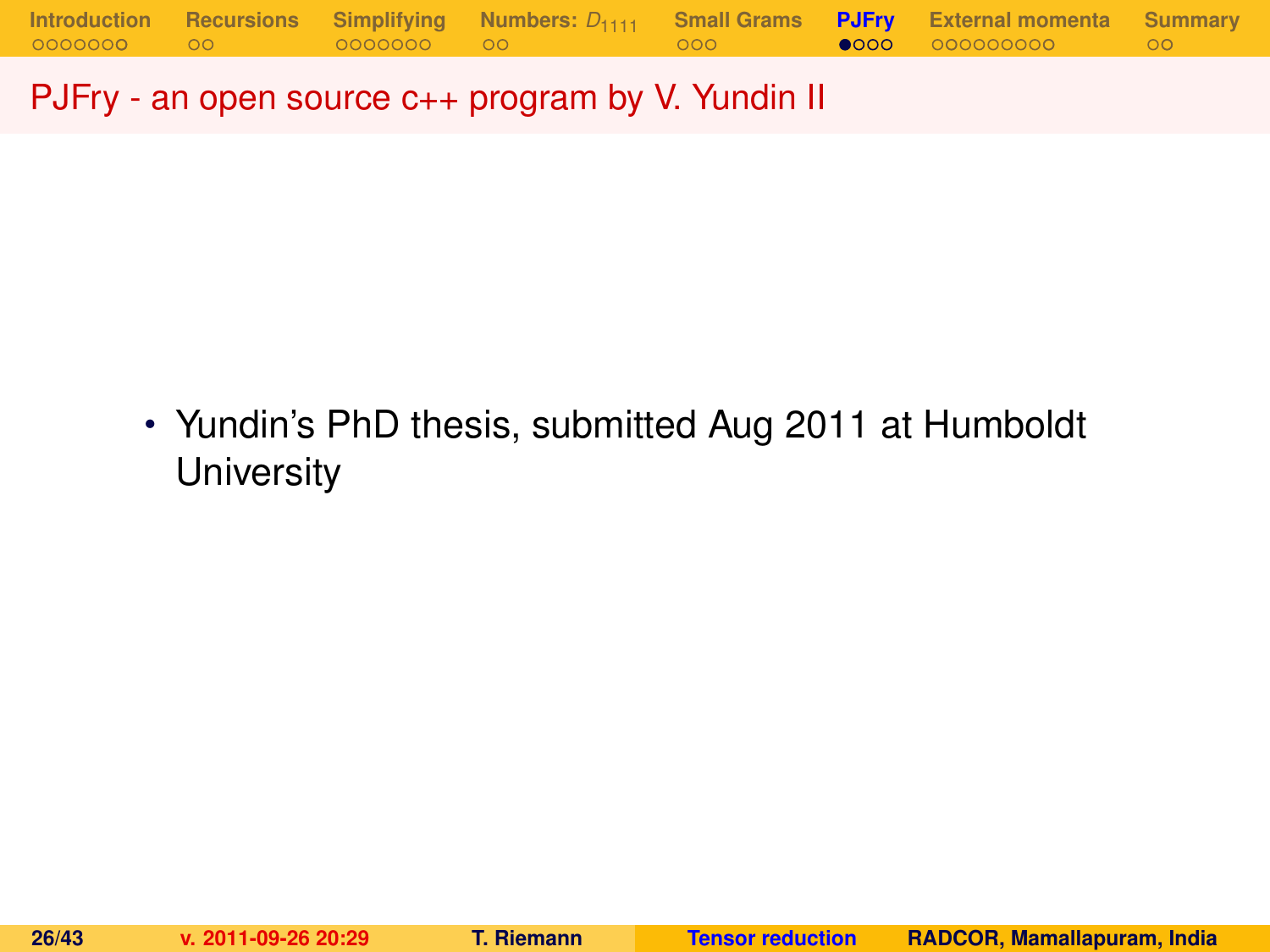**PJFry** — numerical package [from V.Y. Valencia 2011] I

Numerical implementation of described algorithms: C++ package **PJFry** by V. Yundin [see project webpage]

• Reduction of **5-point** 1-loop tensor integrals up to **rank 5**

**[Introduction](#page-1-0) [Recursions](#page-10-0) [Simplifying](#page-12-0) [Numbers:](#page-19-0)** *D*<sup>1111</sup> **[Small Grams](#page-21-0) [PJFry](#page-24-0) [External momenta](#page-29-0) [Summary](#page-40-0)**

- No limitations on internal/external masses combinations
- Small Gram determinants treatment by expansion
- Interfaces for C, C<sub>++</sub>, FORTRAN and MATHEMATICA

## **Example:**

Relative accuracy of  $E_{3333}$  coef. around small Gram4 region

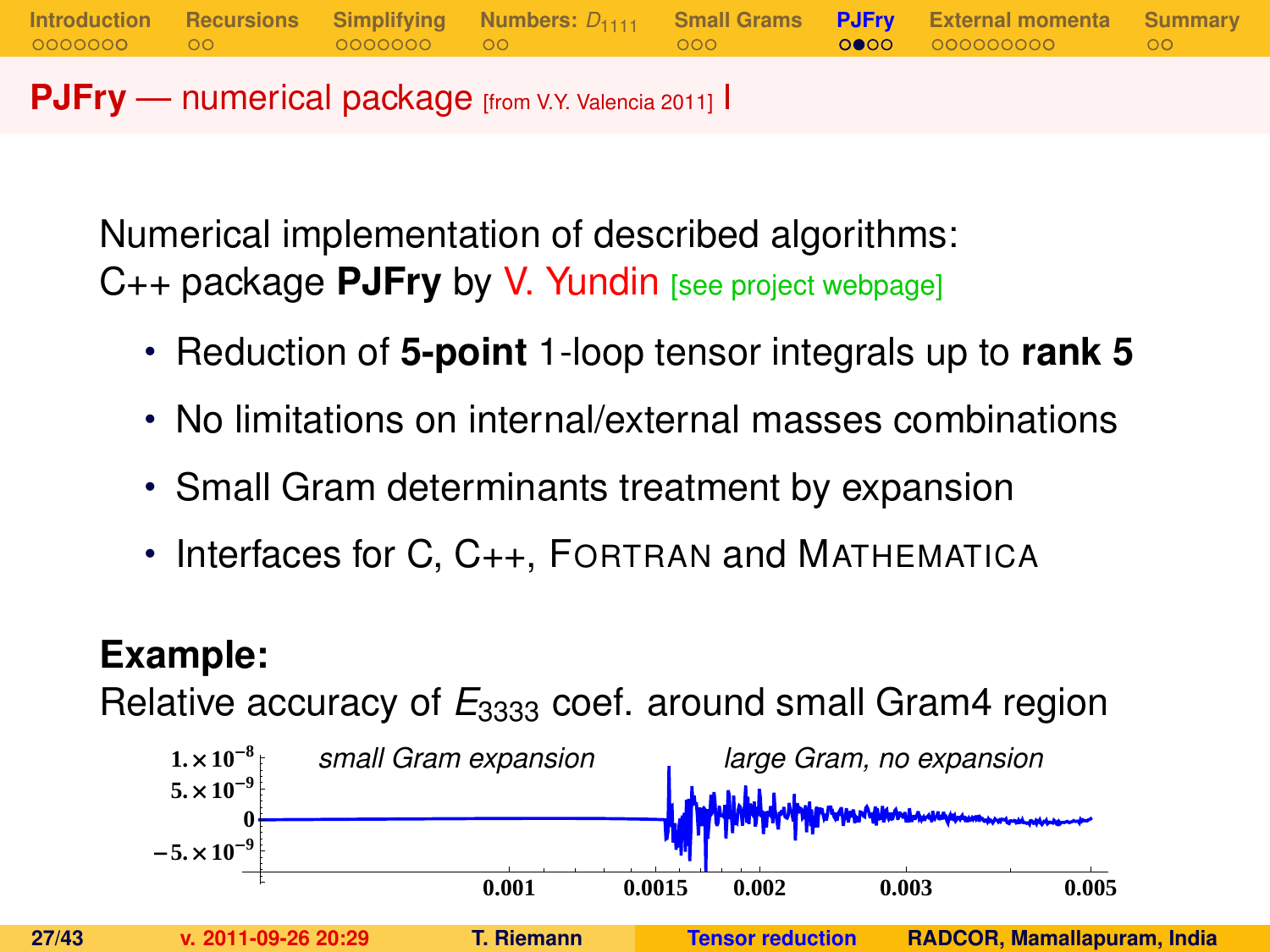**PJFry** — small Gram region example [from V.Y. Valencia 2011] I

**Example:**  $E_{3333}$  coefficient in small Gram region ( $x = 0$ )

Comparison of Regular and Expansion formulae:

**[Introduction](#page-1-0) [Recursions](#page-10-0) [Simplifying](#page-12-0) [Numbers:](#page-19-0)** *D*<sup>1111</sup> **[Small Grams](#page-21-0) [PJFry](#page-24-0) [External momenta](#page-29-0) [Summary](#page-40-0)**

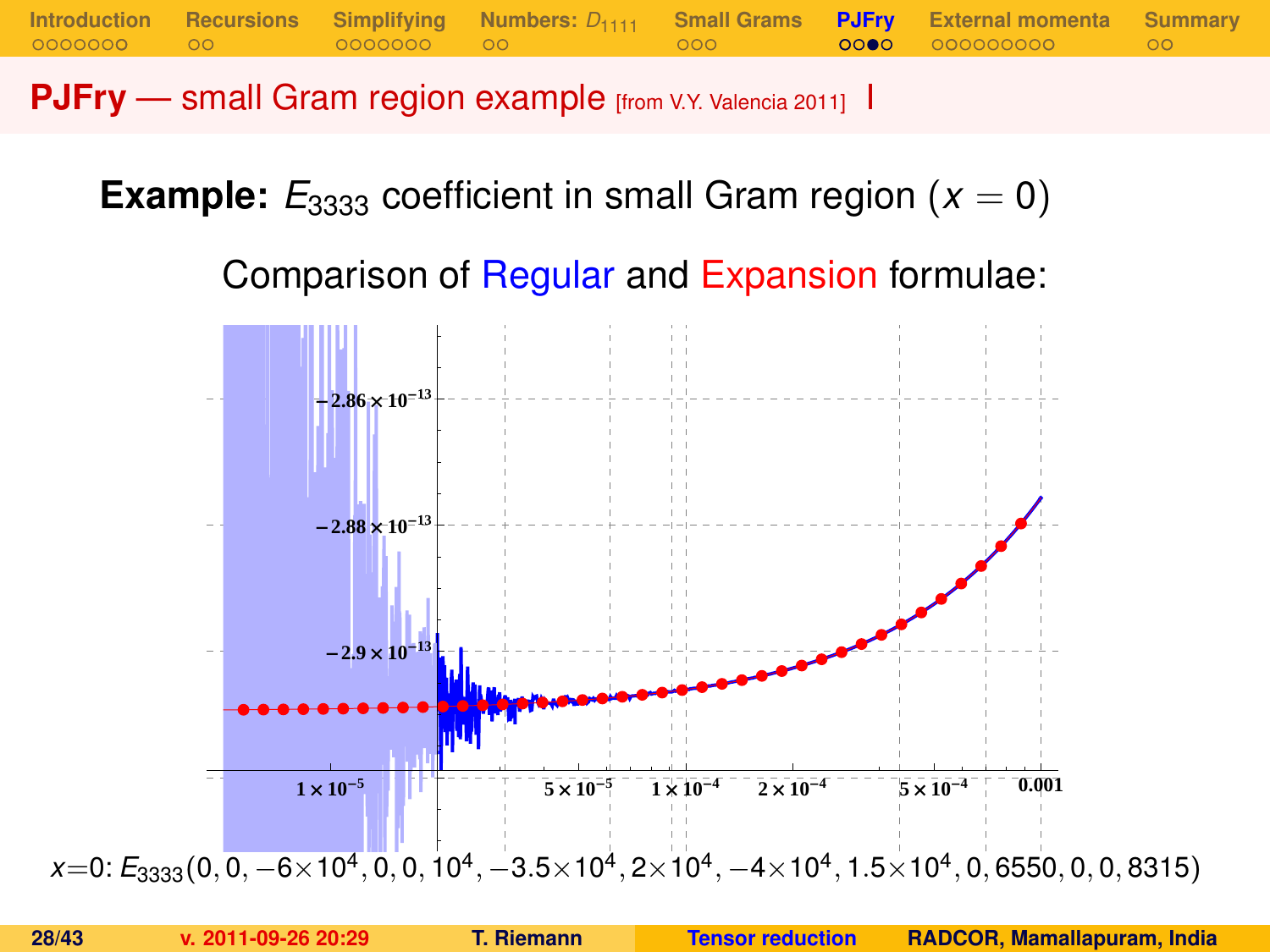

## An application of PJFry to

 $e^+e^- \rightarrow \mu^+\mu^-\gamma$ 

at meson factories will be presented in the talk by Janusz Gluza.

Due to the specific cuts of the experiments, the numerics is relatively unstable.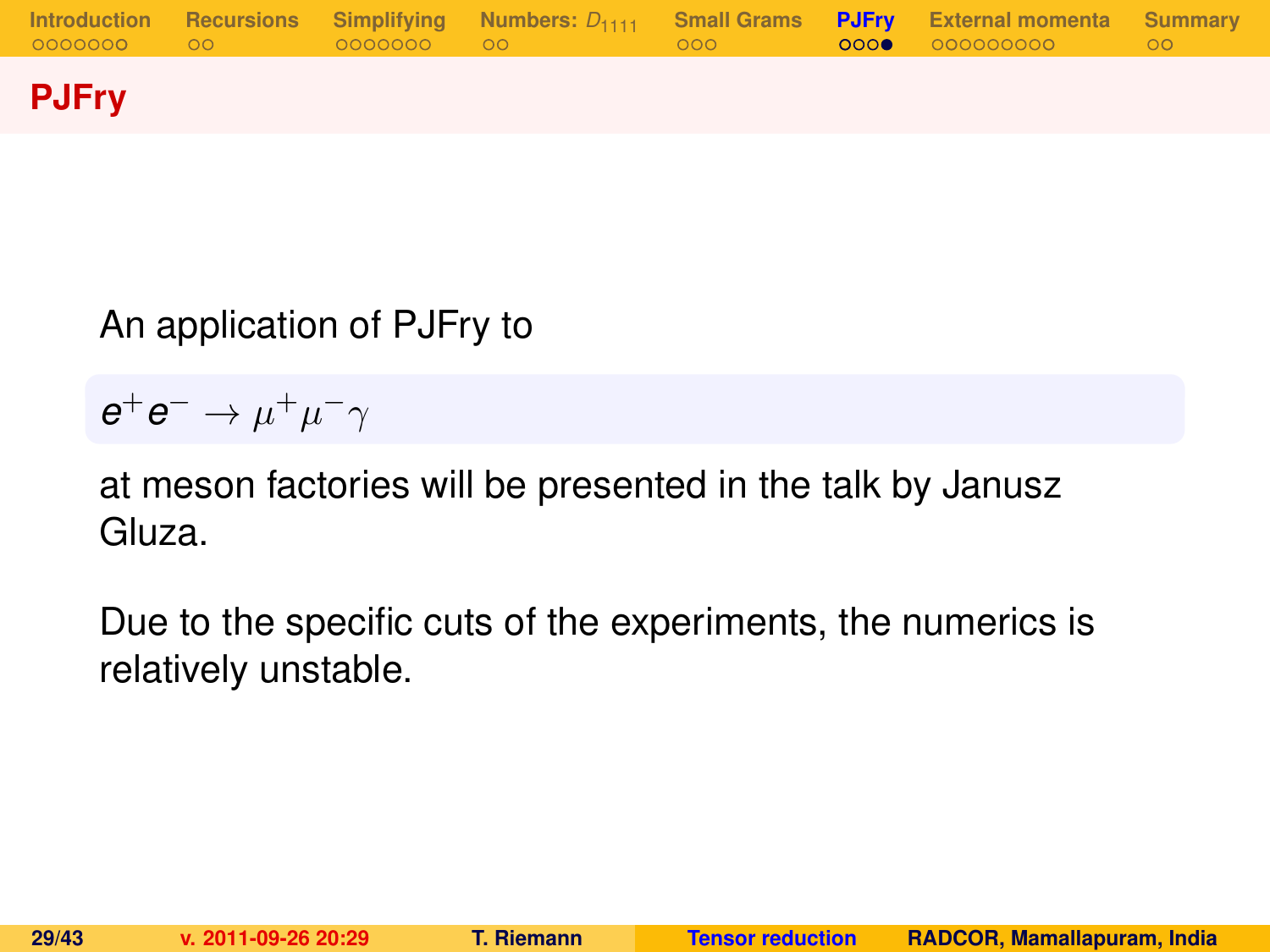Contractions with external momenta [or with CHORDS] I

#### [Fleischer,TR: PLB 2011 [\[11\]](#page-42-2) ]

After having tensor reductions with basis functions  $I_p^D$ , which are independent of the indices *i*, *j*, *k*, ..., one may use contractions with external momenta in order to perform all the sums over  $i, j, k, \ldots$ 

This leads to a significant simplification and shortening of calculations.

### Reminder:

One option was to avoid the appearance of inverse Gram determinants  $1/()$ <sub>5</sub>. For rank  $R = 5$ , e.g.,

<span id="page-29-0"></span>
$$
I_{5}^{\mu\nu\lambda\rho\sigma} = \sum_{s=1}^{5} \left[ \sum_{i,j,k,l,m=1}^{5} q_{i}^{\mu} q_{j}^{\nu} q_{k}^{\lambda} q_{l}^{\rho} q_{m}^{\sigma} E_{ijklm}^{s} + \sum_{i,j,k=1}^{5} g^{[\mu\nu} q_{i}^{\lambda} q_{j}^{\rho} q_{k}^{\sigma}] E_{00ijk}^{s} + \sum_{i=1}^{5} g^{[\mu\nu} g^{\lambda\rho} q_{i}^{\sigma}] E_{0000i}^{s} \right]
$$
(28)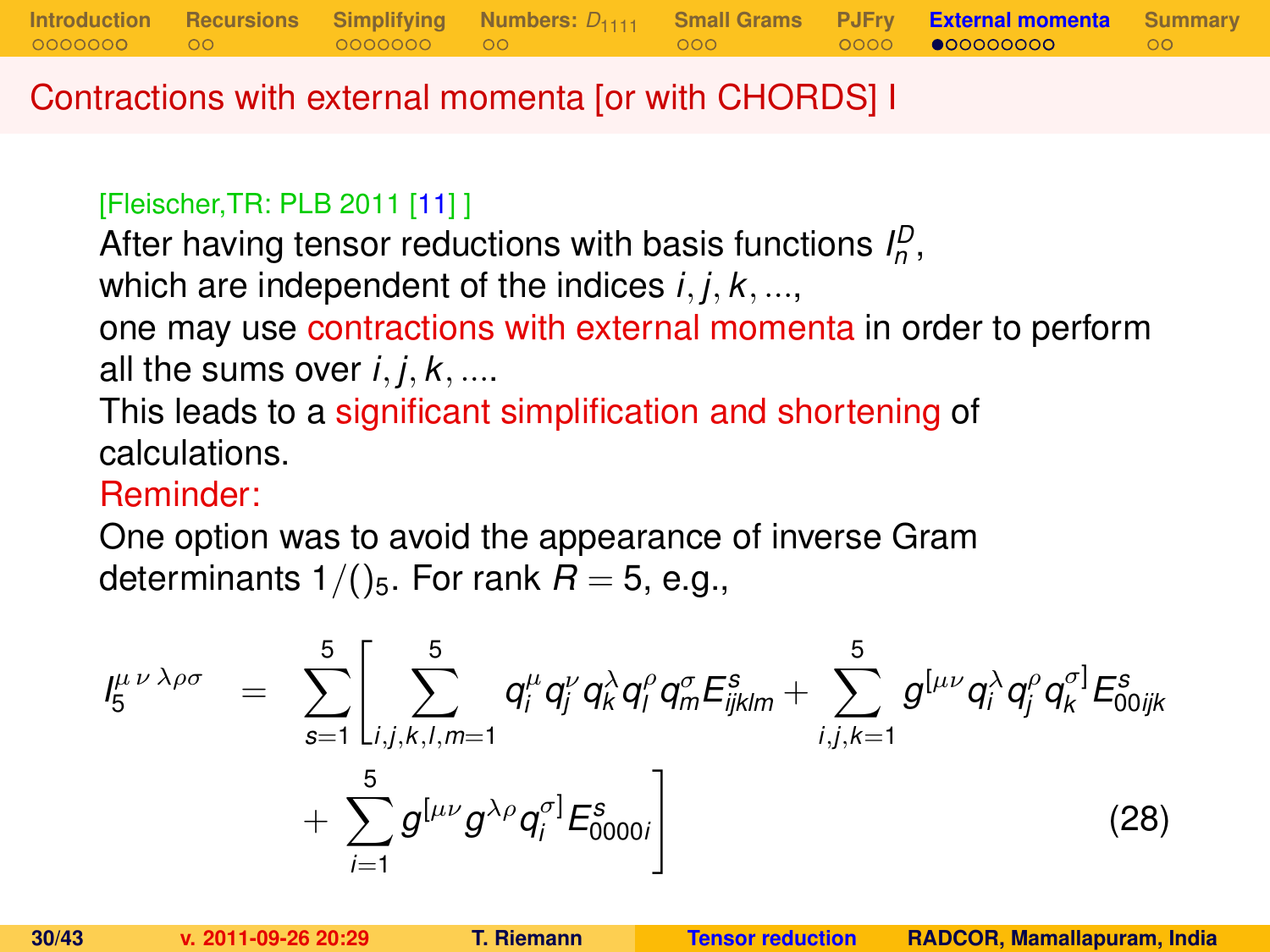#### Contractions with external momenta [or with CHORDS] I

The tensor coefficients are expressed in terms of integrals  $I_{4,i\cdots}^{[d+]^I,s}$  , e.g.:

$$
E_{ijklm}^s = -\frac{1}{\binom{0}{0}_{5}} \left\{ \left[ \binom{0I}{sm} _5 n_{ijk} I_{4,ijk}^{[d+]^4, s} + (i \leftrightarrow I) + (j \leftrightarrow I) + (k \leftrightarrow I) \right] + \binom{0s}{am} _5 n_{ijkl} I_{4,ijkl}^{[d+]^4, s} \right\}.
$$

Now, in a next step, one may avoid the appearance of inverse sub-Gram determinants  $()_4$ .

The complete dependence on the indices *i* of the tensor coefficients is contained now in the pre-factors with signed minors. One can say that the indices *decouple* from the integrals.

As an example, we reproduce the 4-point part of

<span id="page-30-0"></span>
$$
n_{ijkl}I_{4,ijkl}^{[d+]4} = \frac{\binom{0}{i}}{\binom{0}{0}}\frac{\binom{0}{i}}{\binom{0}{0}}\frac{\binom{0}{k}}{\binom{0}{0}}\frac{\binom{0}{k}}{\binom{0}{0}}d(d+1)(d+2)(d+3)I_{4}^{[d+1]4}
$$

$$
+\frac{\binom{0}{i}}{\binom{0}{i}}\binom{0}{k}\binom{0}{i}+\binom{0}{i}\binom{0}{j}\binom{0}{j}+\binom{0}{i}\binom{0}{j}\binom{0}{j}+\binom{0}{0i}\binom{0}{j}\binom{0}{k}+\binom{0}{0i}\binom{0}{i}\binom{0}{k}+\binom{0}{0i}\binom{0}{i}\binom{0}{j}}{\binom{0}{0}^{3}}d(d+1)I_{4}^{[d+1]3}
$$

$$
+\frac{\binom{0}{i}}{\binom{0}{i}}\frac{\binom{0}{j}}{\binom{0}{k}}+\frac{\binom{0}{j}}{\binom{0}{j}}\frac{\binom{0}{j}}{\binom{0}{j}}+\frac{\binom{0}{j}}{\binom{0}{j}}\frac{\binom{0}{j}}{\binom{0}{j}}+\frac{\binom{0}{j}}{\binom{0}{j}}\frac{\binom{0}{j}}{\binom{0}{j}}d(d+1)I_{4}^{[d+1]3}
$$

$$
+\frac{\binom{0}{i}}{\binom{0}{i}}\frac{\binom{0}{j}}{\binom{0}{k}}+\frac{\binom{0}{j}}{\binom{0}{j}}\frac{\binom{0}{j}}{\binom{0}{j}}}{\binom{0}{j}}^{2}
$$
(29)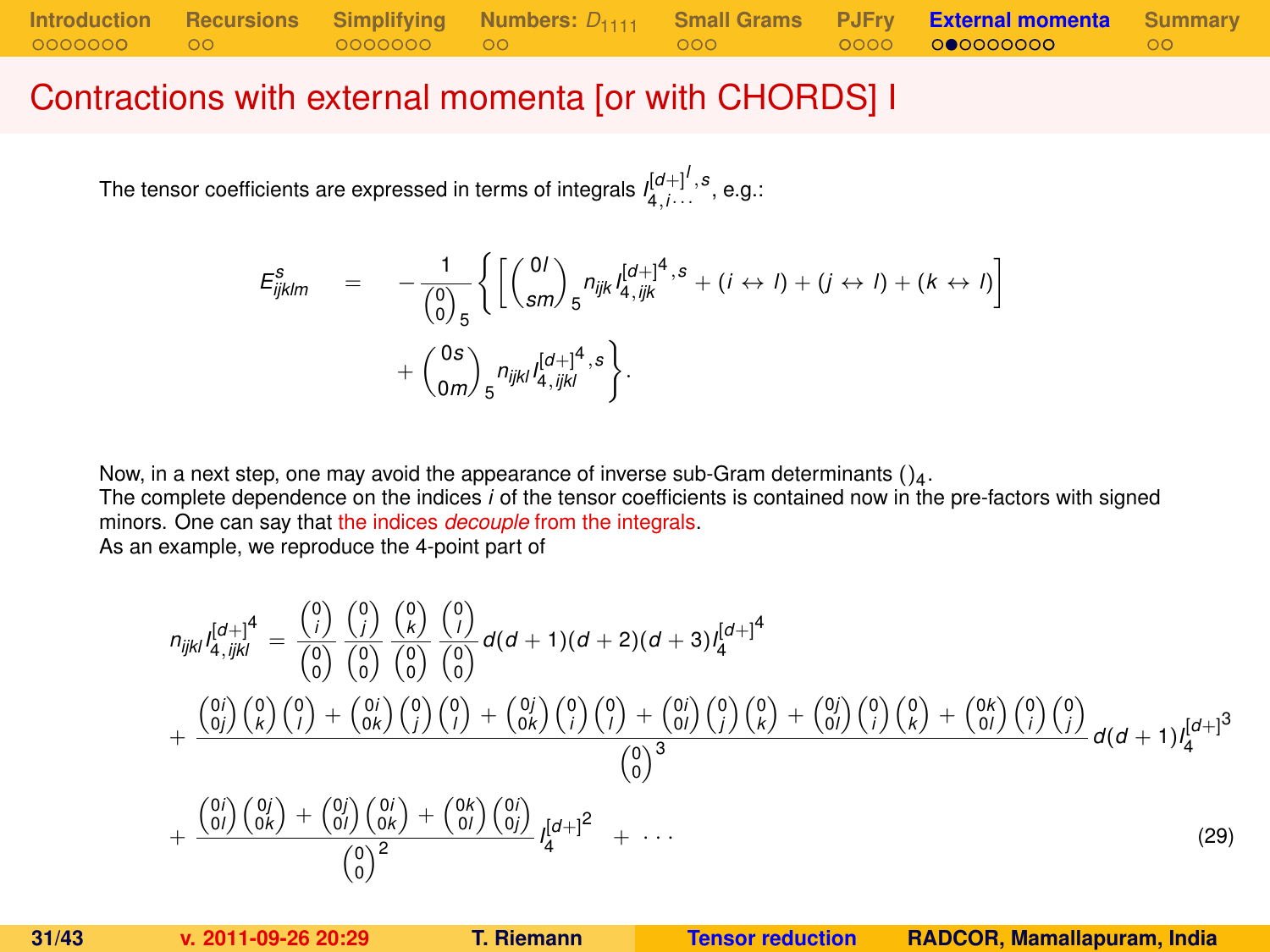|  |  |  | Introduction Recursions Simplifying Numbers: $D_{1111}$ Small-Grams PJFry <b>External-momenta</b> Summary |  |
|--|--|--|-----------------------------------------------------------------------------------------------------------|--|
|  |  |  |                                                                                                           |  |

## Contractions with external momenta [or with CHORDS]

In [\(29\)](#page-30-0), one has to understand the 4-point integrals to carry the corresponding index *s* and the signed minors are  $\binom{0}{k} \rightarrow \binom{0s}{ks}_5$  etc.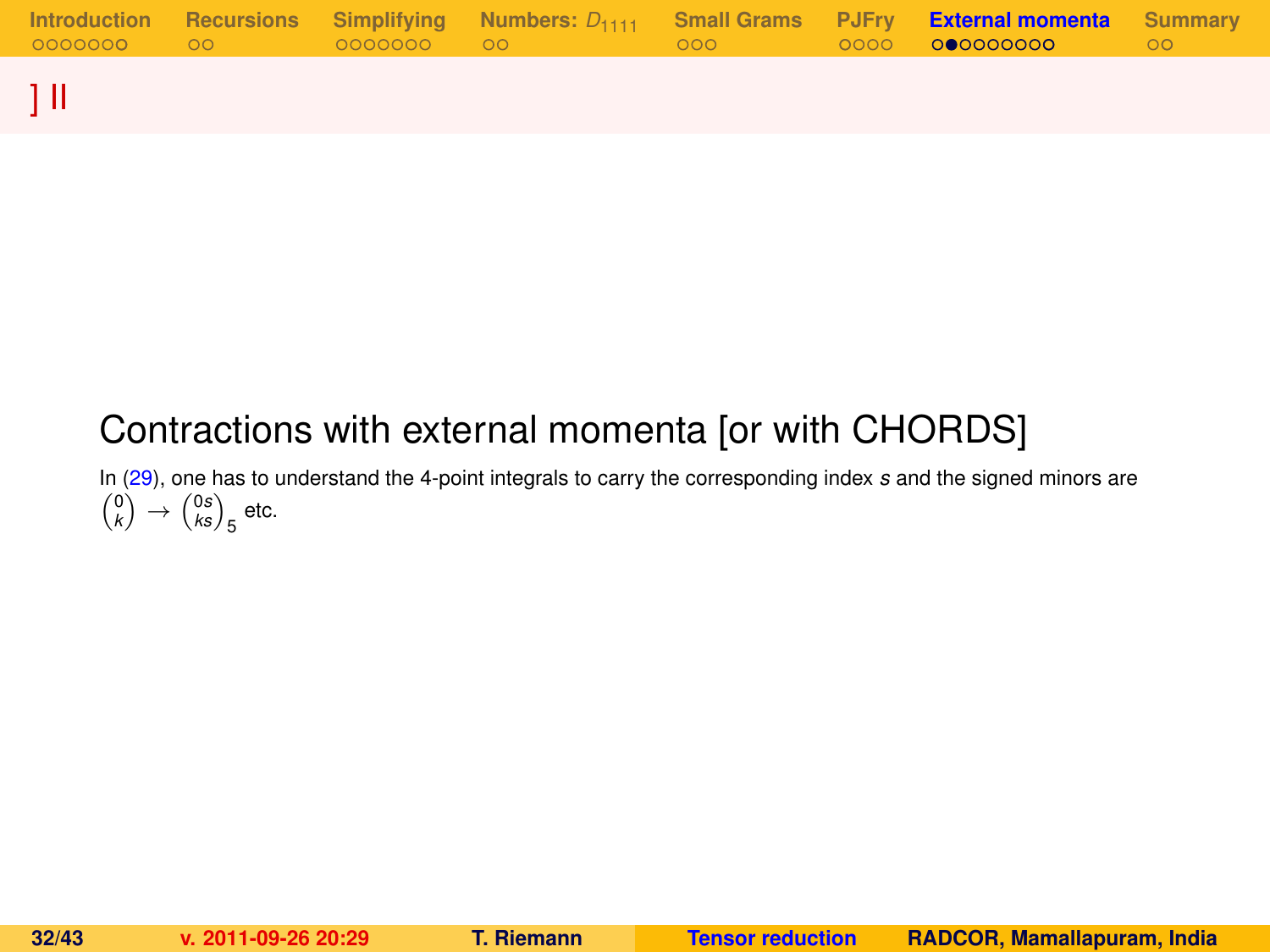Contractions with external momenta [or with CHORDS] I

A chord is the momentum shift of an internal line due to external momenta,  $D_i = (k - q_i)^2 - m_i^2 + i\epsilon$ , and  $q_i = (p_1 + p_2 + p_i)$ , with  $q_n = 0$ .

The tensor 5-point integral of rank  $R = 1$  yields, when contracted with a chord,

$$
q_{a\mu} I_5^{\mu} = -\frac{1}{\binom{0}{0} 5} \sum_{s=1}^5 \left[ \sum_{i=1}^4 (q_a \cdot q_i) \binom{0 i}{0 s} \right] I_4^s. \tag{30}
$$

In fact, the sum over *i* may be performed explicitly:

$$
\Sigma_a^{1,s} \equiv \sum_{i=1}^4 (q_a \cdot q_i) \begin{pmatrix} 0s \\ 0i \end{pmatrix}_5 = + \frac{1}{2} \left\{ \begin{pmatrix} s \\ 0 \end{pmatrix}_5 (Y_{a5} - Y_{55}) + \begin{pmatrix} 0 \\ 0 \end{pmatrix}_5 (\delta_{as} - \delta_{5s}) \right\},
$$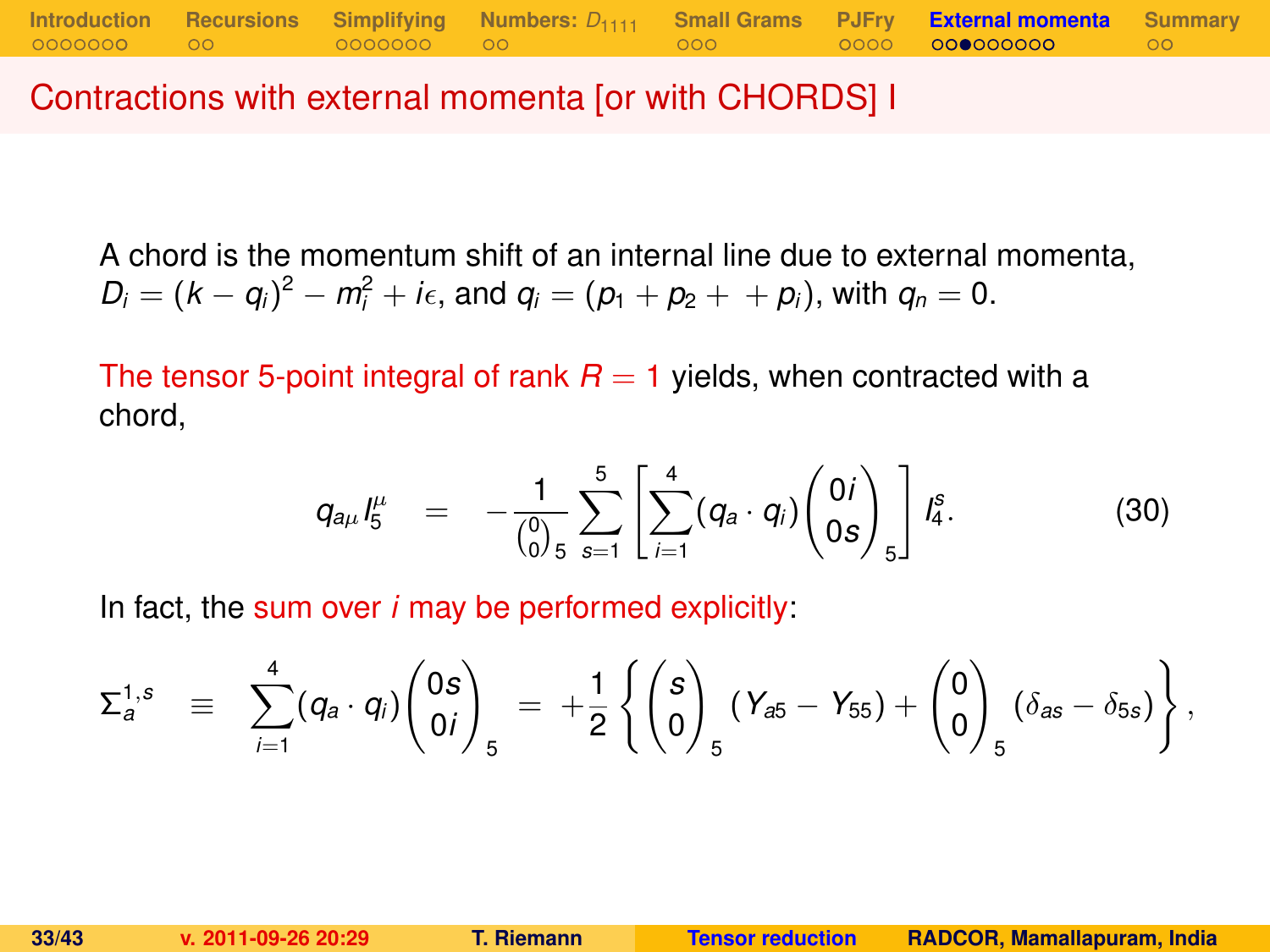Contractions with external momenta I

### We get immediately

$$
q_{a\mu}I_5^{\mu}=-\frac{1}{\binom{0}{0.5}}\sum_{s=1}^5\Sigma_a^{1,s}I_4^s.
$$
 (31)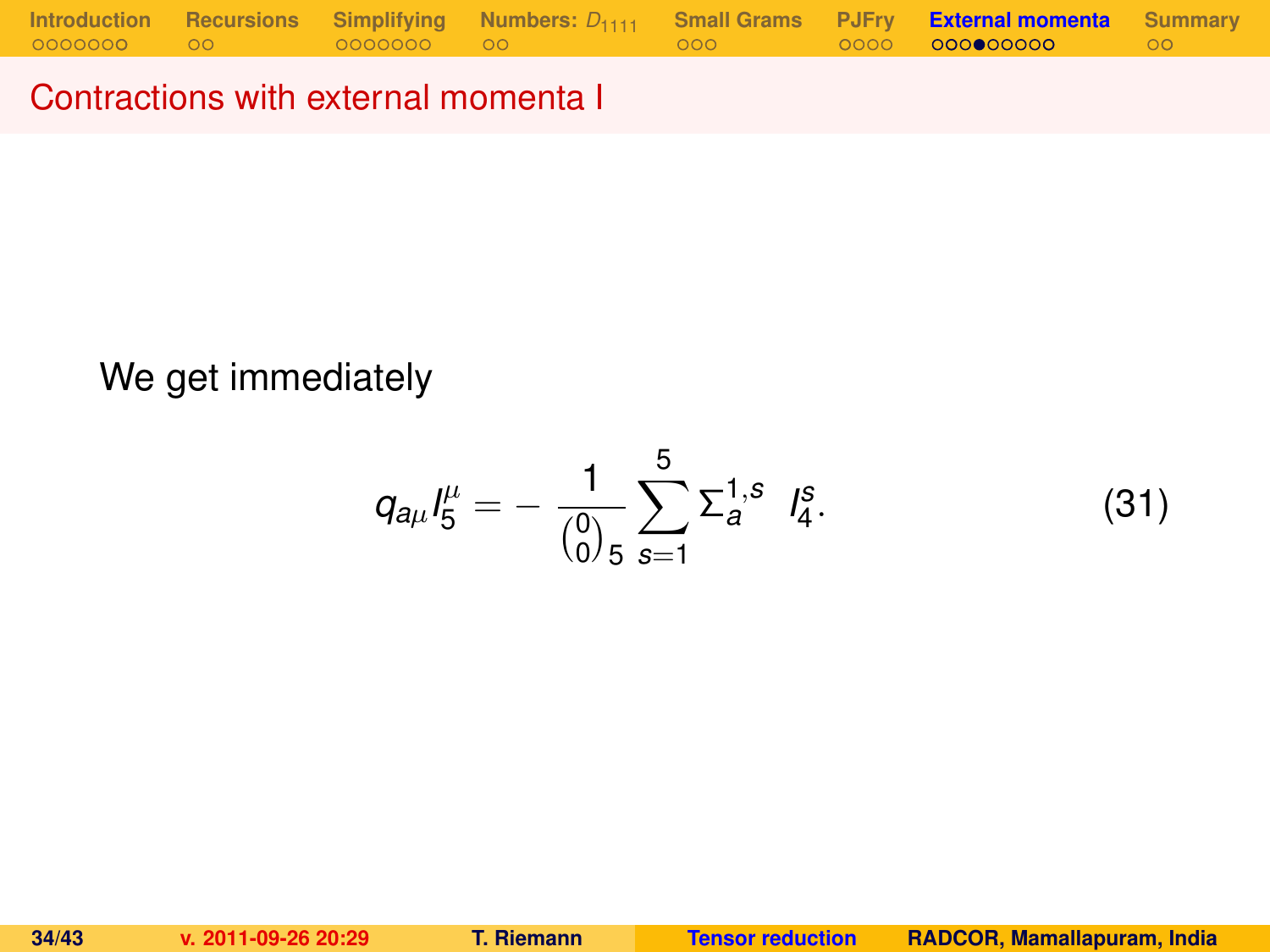**[Introduction](#page-1-0) [Recursions](#page-10-0) [Simplifying](#page-12-0) [Numbers:](#page-19-0)**  $D_{1111}$  **[Small Grams](#page-21-0) [PJFry](#page-24-0) [External momenta](#page-29-0) [Summary](#page-40-0)**<br>00000000 000 00000000 00

Contractions with external momenta I

The tensor 5-point integral of rank  $R = 2$ 

<span id="page-34-0"></span>
$$
I_5^{\mu\nu} = \sum_{i,j=1}^4 q_i^{\mu} q_j^{\nu} E_{ij} + g^{\mu\nu} E_{00}, \qquad (32)
$$

has the following tensor coefficients free of  $1/(25)$ :

$$
E_{00} = -\sum_{s=1}^{5} \frac{1}{2} \frac{1}{\binom{0}{0}} \binom{s}{0} f_4^{[d+],s},
$$
\n
$$
E_{ij} = \sum_{s=1}^{5} \frac{1}{\binom{0}{0}} \left[ \binom{0i}{sj} f_5^{[d+],s} + \binom{0s}{0j} f_{5}^{[d+],s} \right].
$$
\n(34)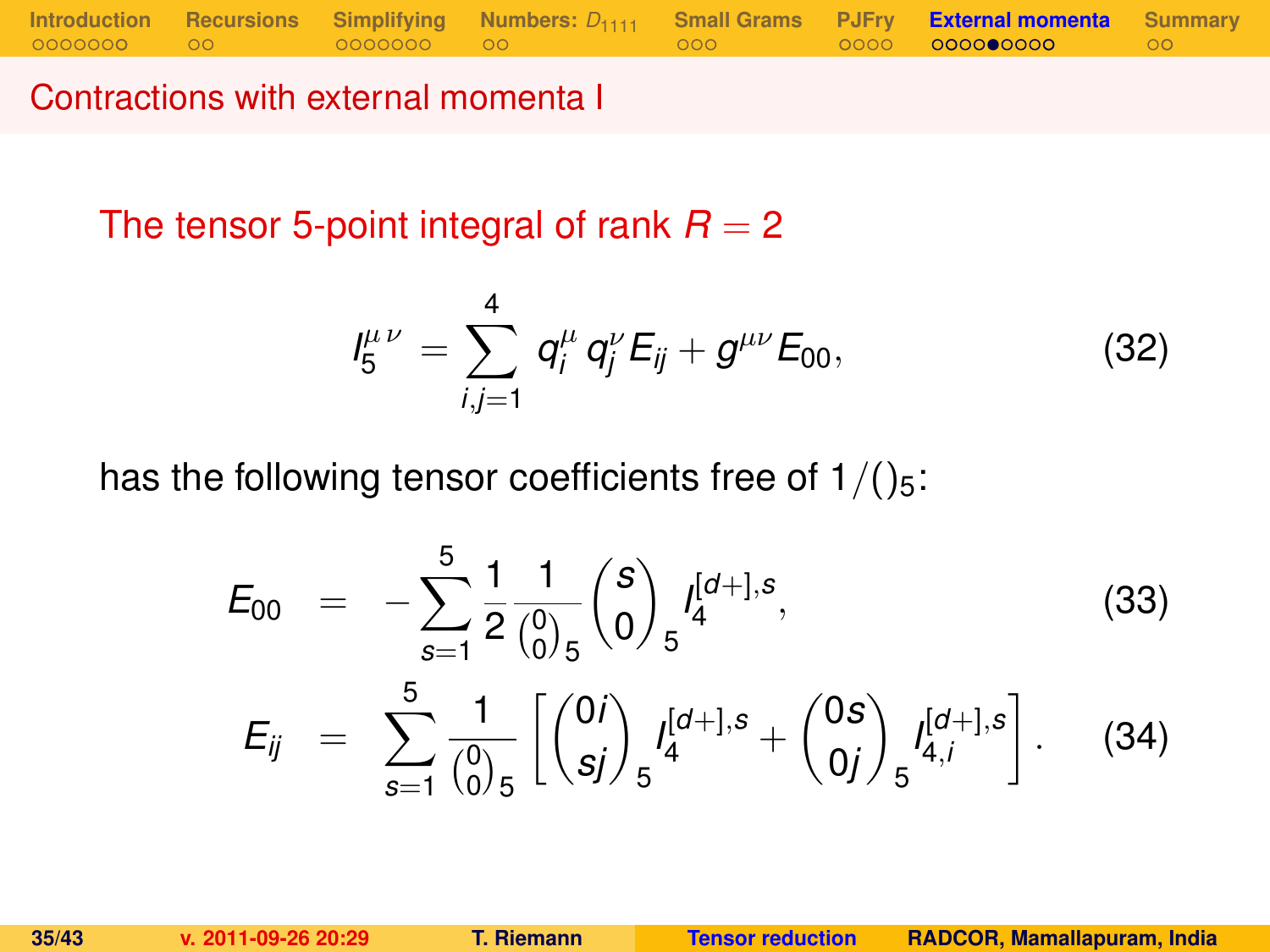Contractions with external momenta I

Equation [\(32\)](#page-34-0) yields for the contractions with chords:

<span id="page-35-0"></span>
$$
q_{a\mu}q_{b\nu}l_5^{\mu\nu}=\sum_{i,j=1}^4(q_a\cdot q_i)(q_b\cdot q_j)E_{ij}+(q_a\cdot q_b)E_{00}.
$$
 (35)

and finally [\(35\)](#page-35-0) simply reads

$$
q_{a\mu}q_{b\nu}I_5^{\mu\nu} = \frac{1}{4}\sum_{s=1}^5 \left\{ \frac{\binom{s}{0.5}}{\binom{0 s}{0 s/5}}(\delta_{a b}\delta_{a s} + \delta_{5 s}) + \frac{\binom{s}{5}}{\binom{0 s}{0 s/5}}\left[ (\delta_{a s} - \delta_{5 s}) (\gamma_{b 5} - \gamma_{5 5}) + (\delta_{b s} - \delta_{5 s}) (\gamma_{a 5} - \gamma_{5 5}) + (\delta_{b s} - \delta_{5 s}) (\gamma_{a 5} - \gamma_{5 5}) + \frac{\binom{s}{0.5}}{\binom{0.5}{0.5}}(\gamma_{a 5} - \gamma_{5 5}) (\gamma_{b 5} - \gamma_{5 5}) \right] \right\} I_4^{[d+],s}
$$

$$
+ \frac{1}{\binom{0.5}{0.5}} \sum_{s=1}^5 \frac{\sum_{b}^{1, s}}{\binom{0 s}{0 s}} \sum_{t=1}^5 \sum_{s=1}^{2, st} I_5^{st},
$$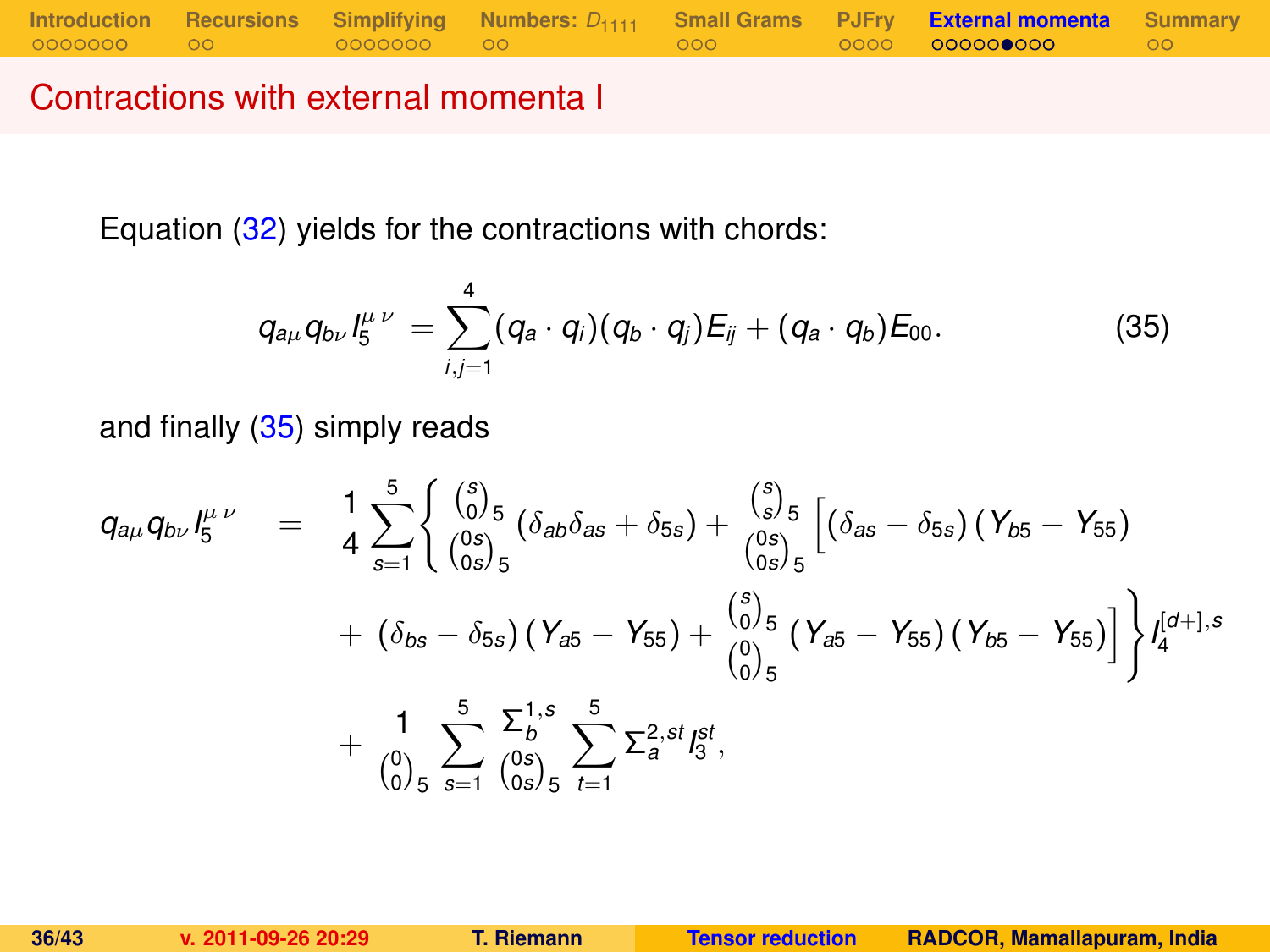#### Contractions with external momenta I

with

$$
\Sigma_{a}^{2,st} \equiv \sum_{i=1}^{4} (q_{a} \cdot q_{i}) \begin{pmatrix} 0st \\ 0si \end{pmatrix}_{5}
$$
  
=  $\frac{1}{2} (1 - \delta_{st}) \left\{ \begin{pmatrix} ts \\ 0s \end{pmatrix}_{5} (Y_{a5} - Y_{55}) + \begin{pmatrix} 0s \\ 0s \end{pmatrix}_{5} (\delta_{at} - \delta_{5t}) - \begin{pmatrix} 0s \\ 0t \end{pmatrix}_{5} (\delta_{as} - \delta_{5s}) \right\}$ 

This has been extended also to higher ranks.

We need at most double sums, e.g.:

$$
\Sigma_{ab}^{2,s} \equiv \sum_{i,j=1}^{4} (q_a \cdot q_i)(q_b \cdot q_j) {s_i \choose sj}_{5} \frac{1}{2} (q_a \cdot q_b) {s \choose s}_{5}
$$
  
=  $-\frac{1}{4} ()_{5} (\delta_{ab}\delta_{as} + \delta_{5s}),$  (36)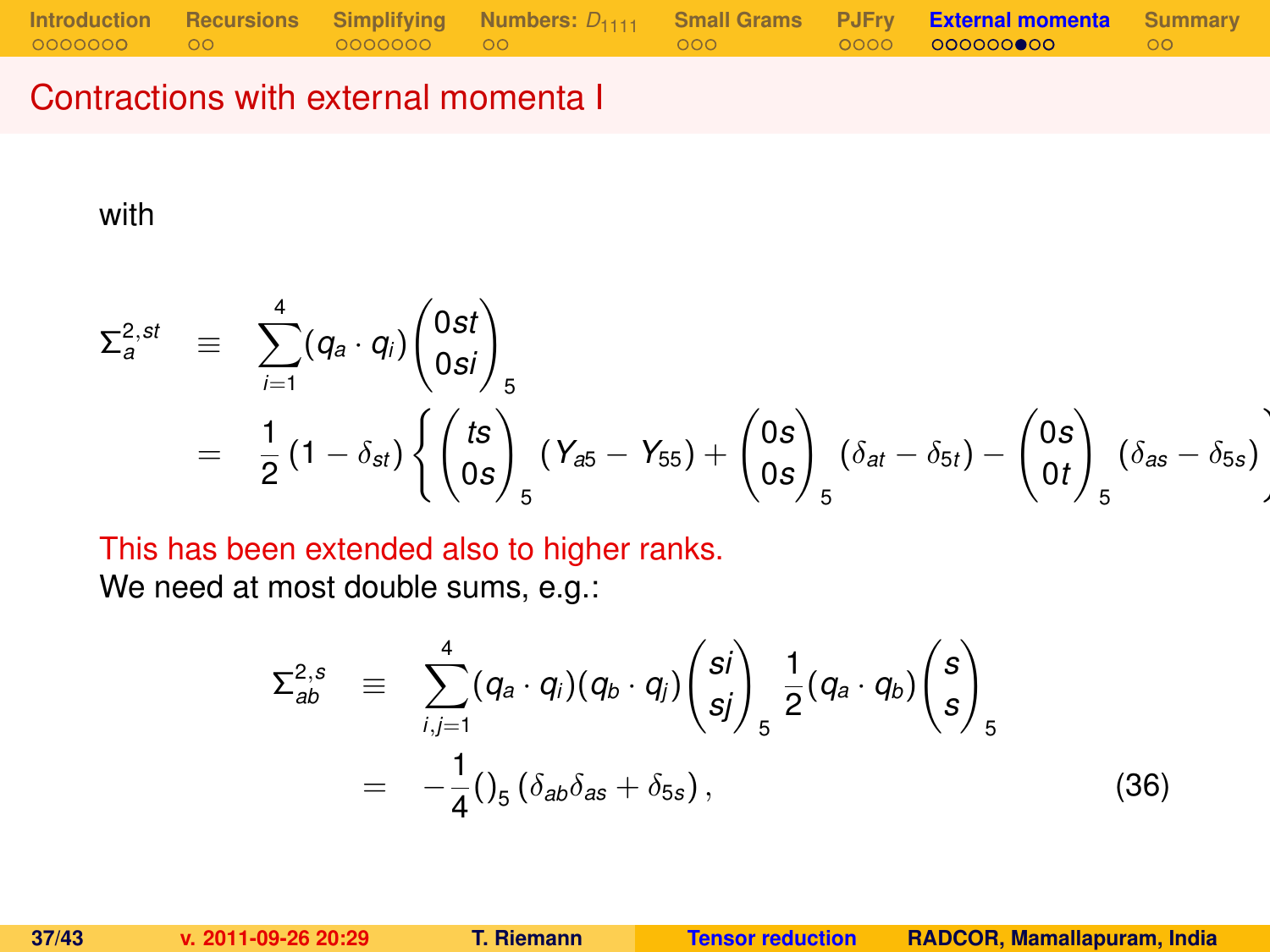Contractions with external momenta I

Many of the sums over signed minors, weighted with scalar products of chords are given in PLB 2011 [[\[11\]](#page-42-2)], and an almost complete list may be obtained on request from J. Fleischer, T.R.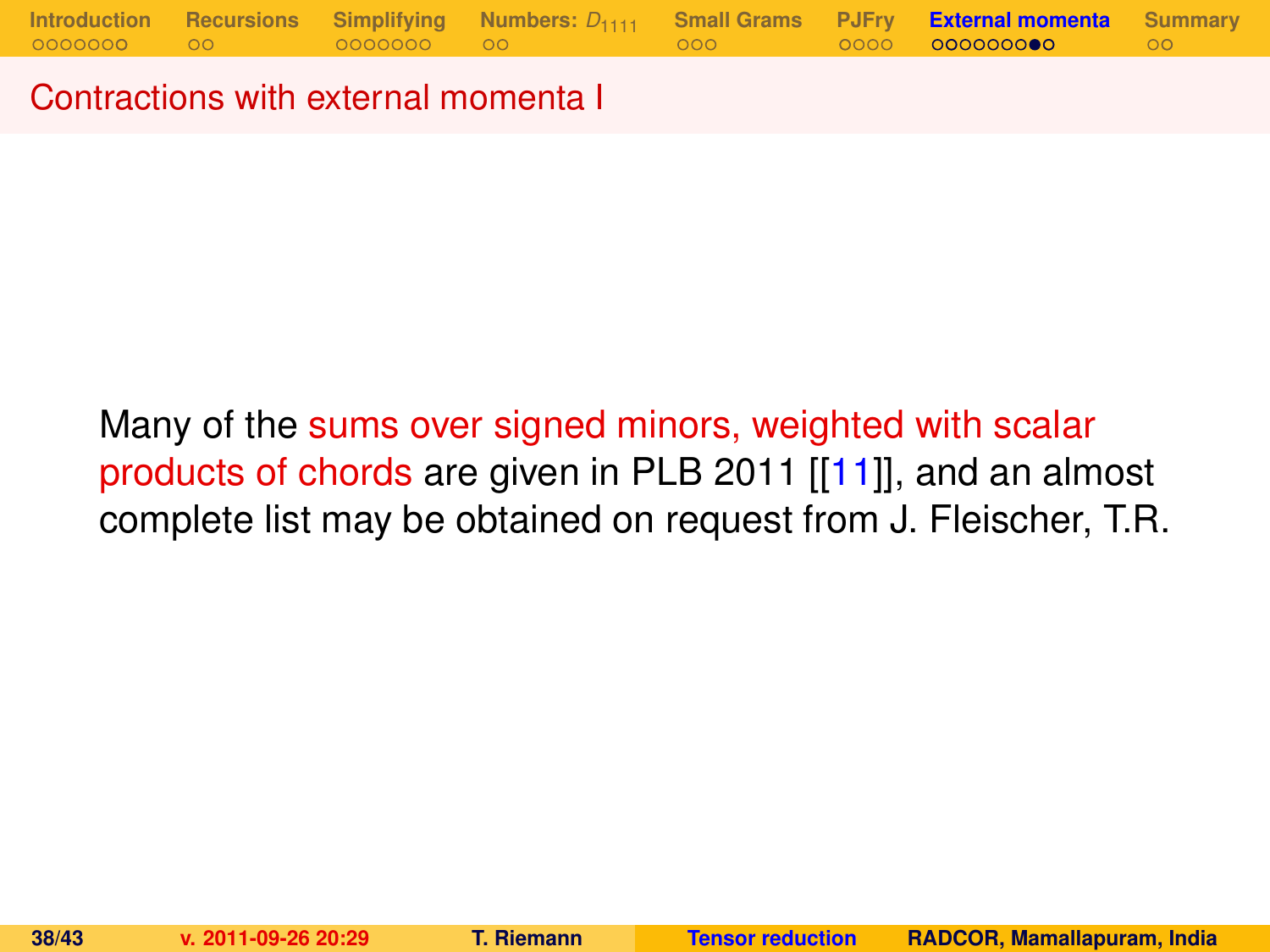Modifications for 7- and higher point functions I

Here, the Gram determinant vanishes, and also further determinants:

$$
\binom{}{n} = 0, n > 5
$$
but also 
$$
\binom{0}{k}_7 = 0
$$

As a result, one has to reorganize the reductions, avoiding the  $1/()_n$  completely.

**[Introduction](#page-1-0) [Recursions](#page-10-0) [Simplifying](#page-12-0) [Numbers:](#page-19-0)** *D*<sup>1111</sup> **[Small Grams](#page-21-0) [PJFry](#page-24-0) [External momenta](#page-29-0) [Summary](#page-40-0)**

This may be done, and we are coming so far to expressions with  $\int_{6}^{[d+]}$ יש⊩<br>6

The problematic case is the integral  $I_{6i}^{[d+]}$  $\int_{6,i}^{[0+]}$  for which we can write

$$
I_{6,i}^{[d+]} = \sum_{s=1, s \neq i}^{7} \frac{{R \choose s}_6}{{R \choose 0}_6} I_{5,i}^{[d+],s} + \frac{{R \choose i}_6}{{R \choose 0}_6} I_{6}^{[d+]}.
$$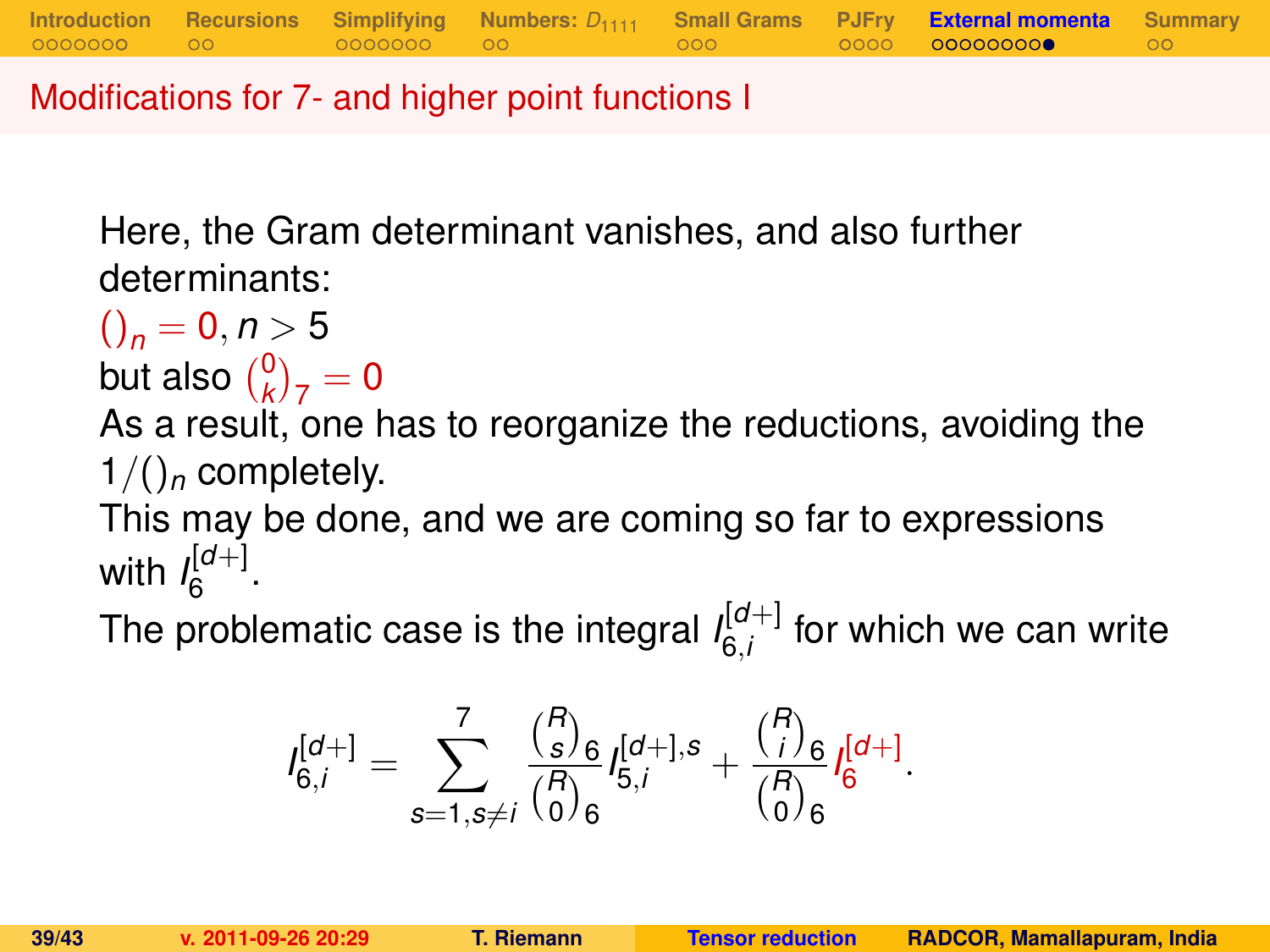Modifications for 7- and higher point functions II

For  $I_6^{[d+]}$  we finally need 4-point functions up to the order  $\epsilon$  in the basis.

But:

We know from Gudrun Heinrich et al. that there is a representation in terms just of ordinary 4-point functions:

Binoth, Guillet, Heinrich, hep-ph/0504267, hep-ph/9911342

*n* > 6: assumption in Bern,Dixon,Kosower, hep-ph/9306240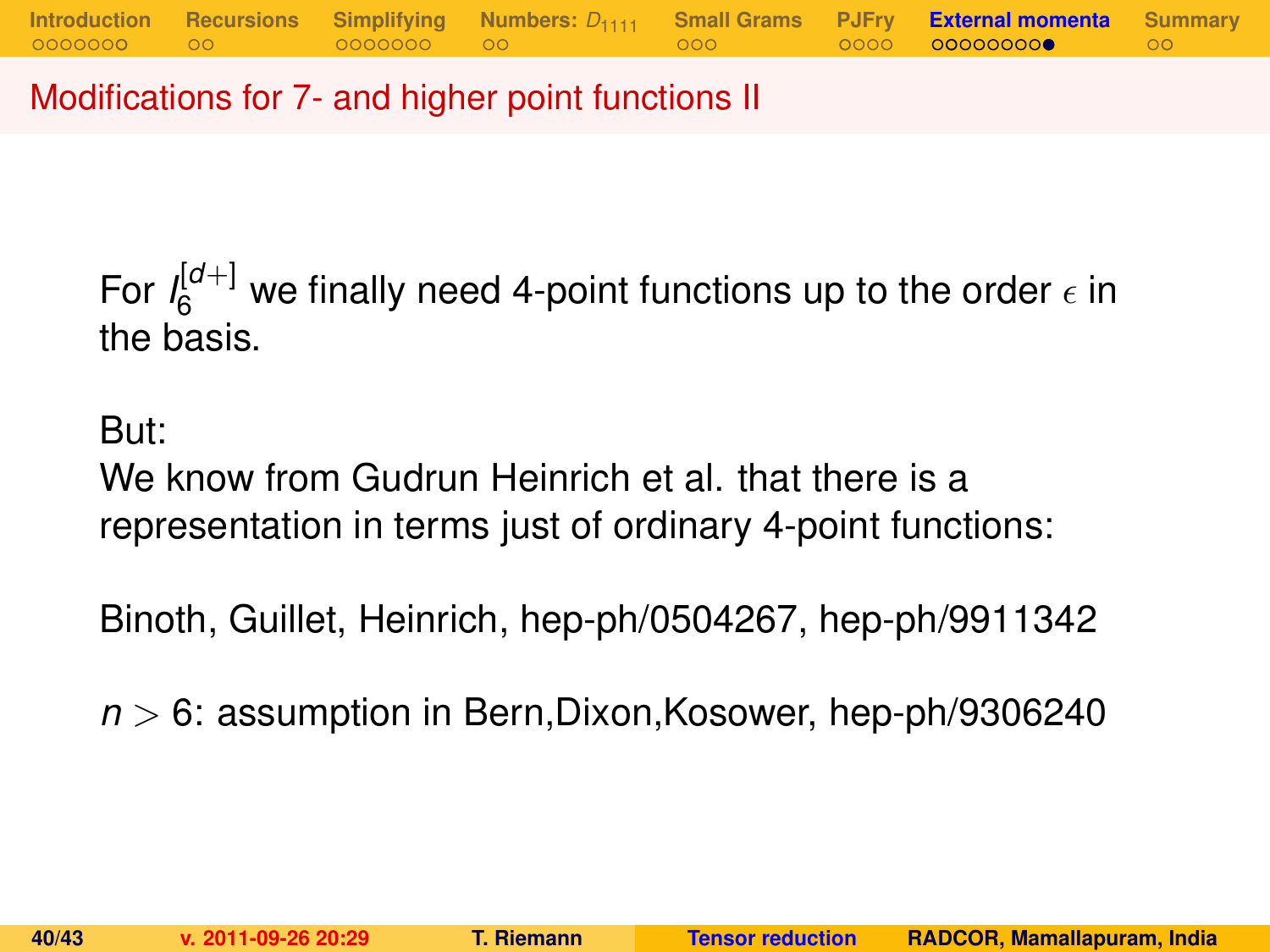|         |  |  | Introduction Recursions Simplifying Numbers: $D_{1111}$ Small Grams PJFry External momenta Summary |  |
|---------|--|--|----------------------------------------------------------------------------------------------------|--|
| Summary |  |  |                                                                                                    |  |

- Recursive treatment of hexagon and pentagon tensor integrals of rank *R* in terms of pentagons and boxes of rank *R* − 1
- Systematic derivation of expressions which are explicitely free of inverse Gram determinants  $()_5$  until pentagons of rank  $R = 5$
- Proper isolation of inverse Gram determinants of subdiagrams of the type *s*  $\binom{s}{s}_n$ 4, which cannot be completely avoided
- Numerical C++ package PJFry (V. Yundin, open source) for C, c++, Mathematica, Fortran
- <span id="page-40-0"></span>• Perform multiple sums with signed minors and scalar products after contractions with chords or external momenta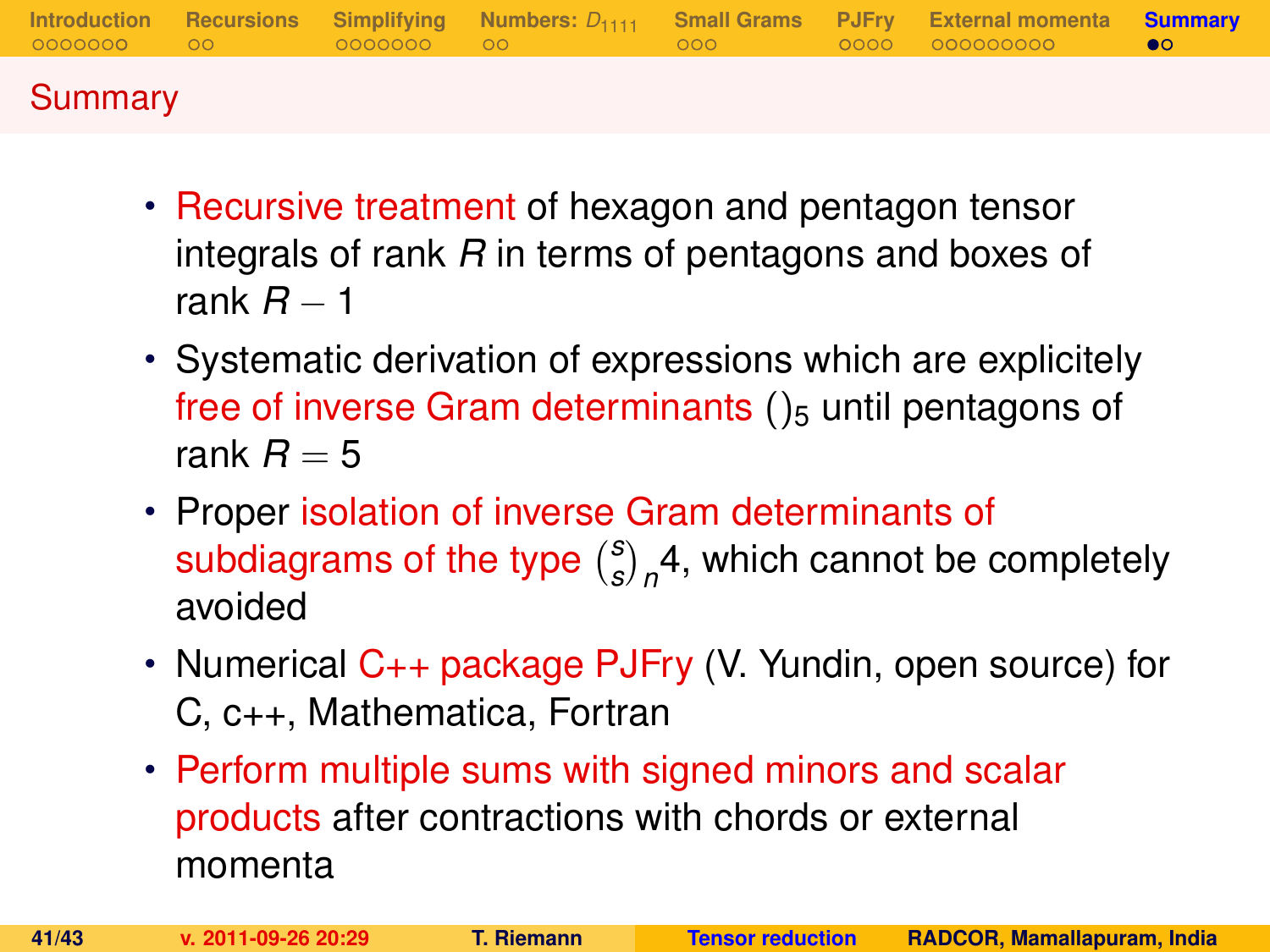|  |  |  | Introduction Recursions Simplifying Numbers: $D_{1111}$ Small Grams PJFry External momenta Summary |  |
|--|--|--|----------------------------------------------------------------------------------------------------|--|
|  |  |  |                                                                                                    |  |
|  |  |  |                                                                                                    |  |
|  |  |  |                                                                                                    |  |

#### References I

G. Passarino and M. Veltman, *One loop corrections for e*+*e*<sup>−</sup> *annihilation into* µ <sup>+</sup>µ<sup>−</sup> *in the Weinberg model*, *Nucl. Phys.* **B160** (1979) 151.

<span id="page-41-2"></span><span id="page-41-1"></span>

<span id="page-41-0"></span>ā.

- G. 't Hooft and M. Veltman, *Scalar one loop integrals*, *Nucl. Phys.* **B153** (1979) 365–401.
- R. K. Ellis and G. Zanderighi, *Scalar one-loop integrals for QCD*, *JHEP* **02** (2008) 002, [[0712.1851](http://xxx.lanl.gov/abs/0712.1851)].

<span id="page-41-3"></span>

G. J. van Oldenborgh, *FF: A Package to evaluate one loop Feynman diagrams*, *Comput. Phys. Commun.* **66** (1991) 1–15.

<span id="page-41-4"></span>

T. Hahn and M. Perez-Victoria, *Automatized one loop calculations in four-dimensions and D-dimensions*, *Comput.Phys.Commun.* **118** (1999) 153–165, [[hep-ph/9807565](http://xxx.lanl.gov/abs/hep-ph/9807565)].

<span id="page-41-5"></span>

J. Fleischer and T. Riemann, *Complete algebraic reduction of one-loop tensor Feynman integrals*, *Phys. Rev.* **D83** (2011) 073004, [[1009.4436](http://xxx.lanl.gov/abs/1009.4436)].

<span id="page-41-6"></span>

A. I. Davydychev, *A simple formula for reducing Feynman diagrams to scalar integrals*, *Phys. Lett.* **B263** (1991) 107–111.

<span id="page-41-7"></span>

O. Tarasov, *Connection between Feynman integrals having different values of the space-time dimension*, *Phys. Rev.* **D54** (1996) 6479–6490, [[hep-th/9606018](http://xxx.lanl.gov/abs/hep-th/9606018)].

<span id="page-41-8"></span>

J. Fleischer, F. Jegerlehner, and O. Tarasov, *Algebraic reduction of one-loop Feynman graph amplitudes*, *Nucl. Phys.* **B566** (2000) 423–440, [[hep-ph/9907327](http://xxx.lanl.gov/abs/hep-ph/9907327)].